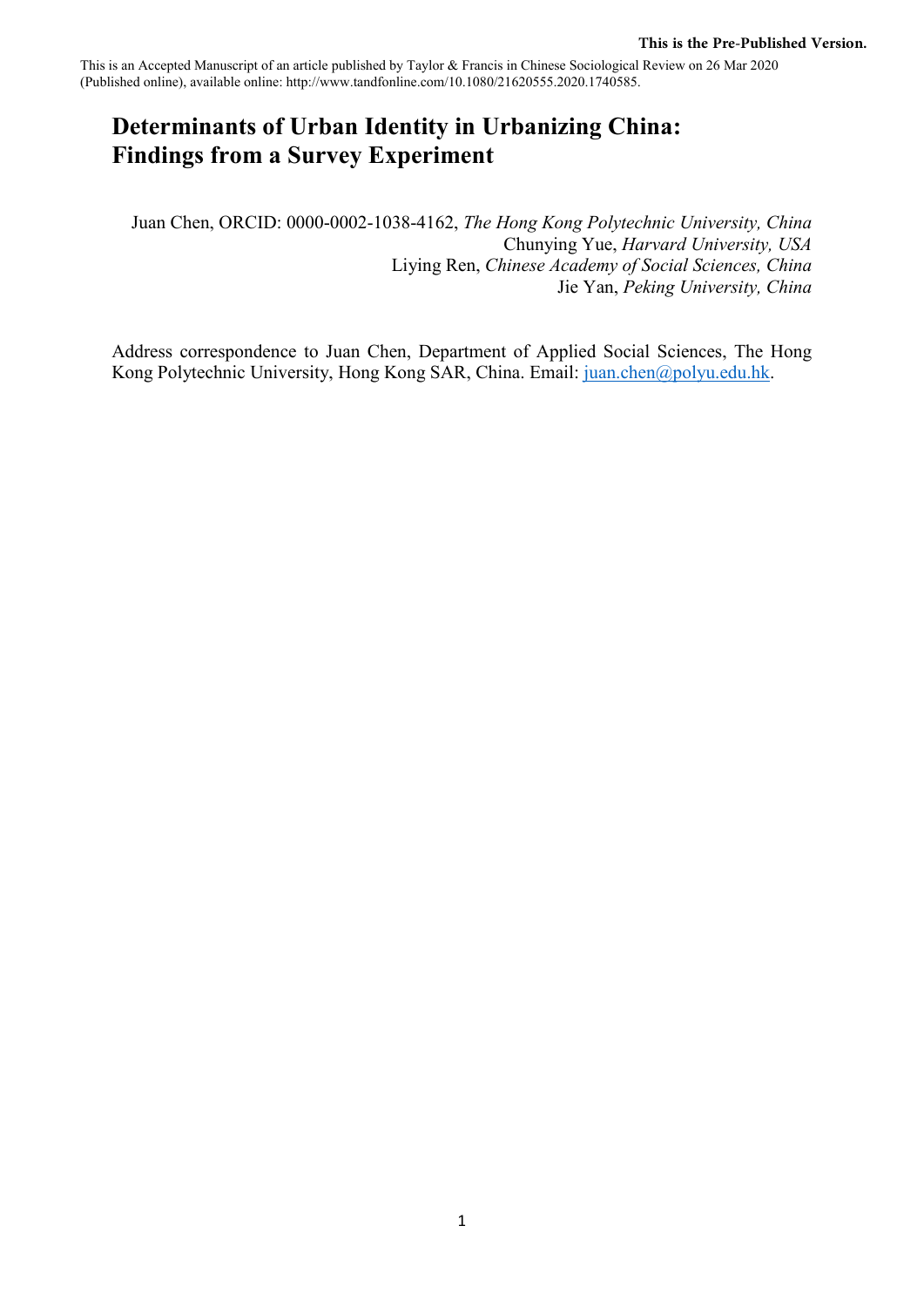# **Determinants of Urban Identity in Urbanizing China: Findings from a Survey Experiment**

**Abstract:** *Based on data collected from an original factorial survey experiment in the 2018 Urbanization and Quality of Life Survey, this study seeks to test the factors that determine the level of urban identity among the residents of 40 township-level administrative units in newly urbanized areas or potential sites of urbanization in China. Our results indicate that, while urban identity continues to be strongly forged by hukou status, home ownership also plays an important part in predicting urban identity. Owning an apartment in the city positively predicts a higher level of urban identity; residing in resettlement housing does not enhance urban identity. Different from hypothesized, the pathway to urban residency—whether it is rural-tourban migration or in-situ urbanization—does not have differential effect on urban identity, nor do the effects of hukou and home ownership differ between the two pathways. The findings suggest that in order to foster the integration of former rural residents into Chinese cities, the government must radically reform the hukou system and ensure access to stable and permanent housing among the new urbanites while reducing residential segregation.*

**Keywords:** Urbanization; urban identity; identity integration; survey experiment; China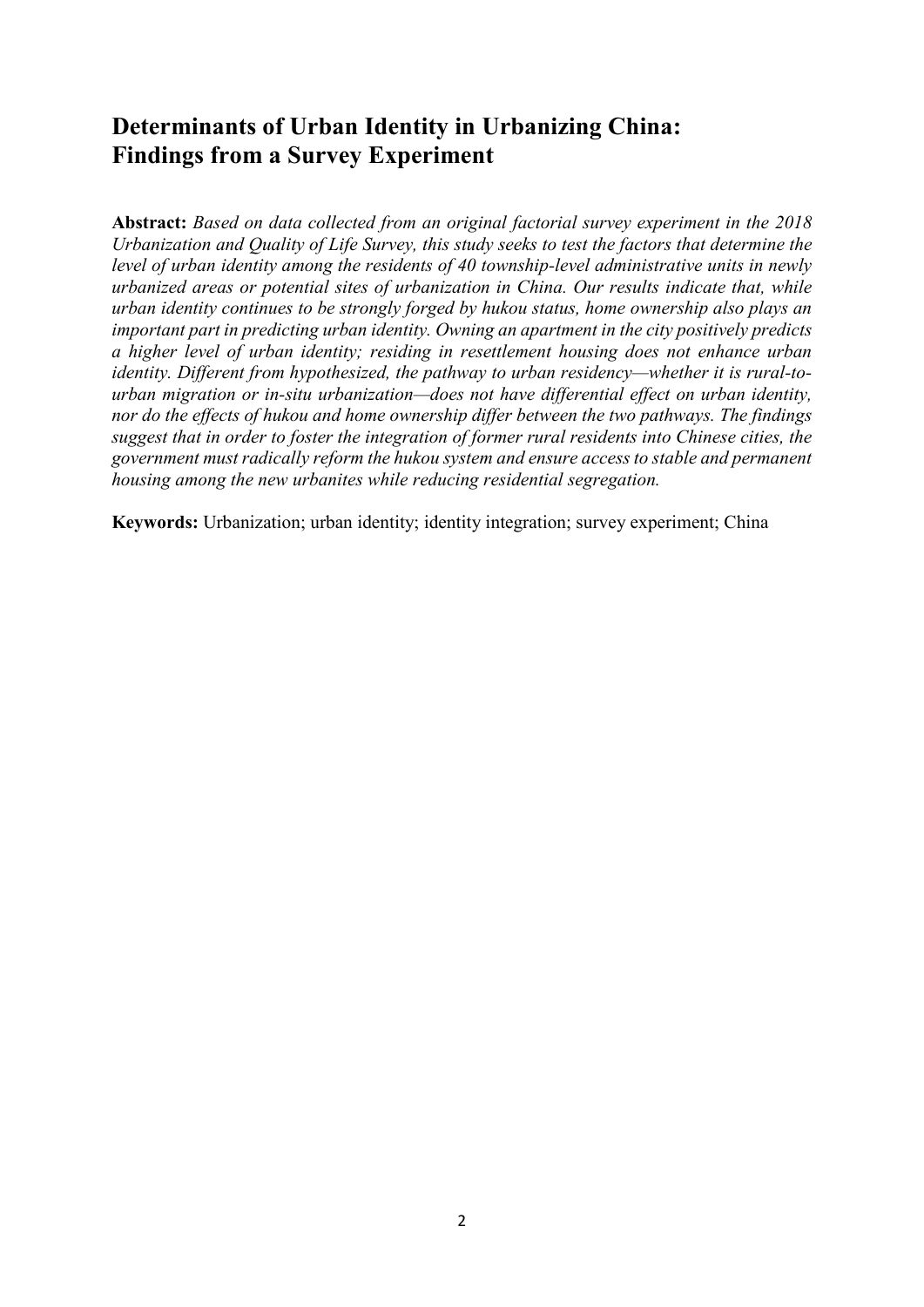# **Determinants of Urban Identity in Urbanizing China: Findings from a Survey Experiment**

## **Introduction**

Urban growth continues to rise globally, especially in the developing world, where the expansion of cities happens not only in large metropolitan areas but also in and around small cities and towns (Lerner et al., 2013). Half of the world population (approximately 3.5 billion people) live in cities today, and it is projected that 5 billion people will live in cities by 2030. Developed countries have already achieved a high level of urbanization. Ninety-five percent of urban expansion in the coming decades will take place in the developing world (United Nations, 2015). As the city expands, the rural-urban hybrid space (where traditional agricultural activities are juxtaposed with residential, industrial, and commercial development) is of particular interest and importance (Lerner et al., 2013). It is difficult to determine whether all rural-to-urban transitions in the developing world share common characteristics; but one thing is certain: the process of urbanization and the consequent integration of formerly rural residents into urban society create huge challenges across countries and regions, among which China's experience demands particular attention (United Nations, 2015).

Both the speed and scale of China's ongoing urbanization process are unprecedented in human history (Chen et al., 2014). The proportion of the country's population classified as urban soared from 17.9% in 1978 to 59.6% in 2018 (National Bureau of Statistics of China, 2019). Urbanization in China is the result of two distinct and independent transitions (Chen et al., 2015). The first, which has gained a great deal of research and policy attention, is the influx of more than 200 million rural migrants to cities and towns (Chan, 2013). The second, which is less well studied, is 'in-situ' urbanization, whereby villagers become urban residents without moving because their land has been reclassified as urban (Friedmann, 2005; Lin, 2007; Liu et al., 2010). By 2014, the urban built-up area of China was almost seven times that of 1981, and over 200 million rural residents had become urbanites without ever leaving their villages or towns (Ministry of Housing and Urban–Rural Development of China, 2015; Yeh et al., 2011). Many newly created or expanded Chinese cities are experiencing both the influx of rural-tourban migrants and the resettlement of formerly rural residents. The integration of these groups into urban society can be a difficult process (Liu et al., 2018).

Social integration involves both the subjective perspective on integration and the objective fact of integration. Objective social integration, often measured by indicators such as socio-economic status and health conditions, has been widely researched in the literature on international and internal migrants; the subjective perspective on social integration, however, is still not adequately understood (Liu et al., 2018; Portes and Rumbaut, 2006; Semyonov and Glikman, 2009; Wang and Fan, 2012). There are many aspects of subjective integration, among which the degree to which one identifies as urban influences the process of assimilation (Chen and Zhang, 2015; Lalli, 1992; Liu et al., 2018). Urban identity is expressed not only by one's relationships to the various physical settings that define and structure day-to-day life; it is also shaped by one's migration experience and pathway to urban residency, as well as institutions such as the household registration (hukou) system in China (Lalli, 1992; Li and Zhang, 2019; Stryker & Burke, 2000).

Based on data collected through an original factorial survey experiment that was incorporated in the 2018 Urbanization and Quality of Life Survey, this study seeks to test the key factors of policy interest that determine the level of urban identity among residents of 40 township-level administrative units in newly urbanized areas and potential sites of urbanization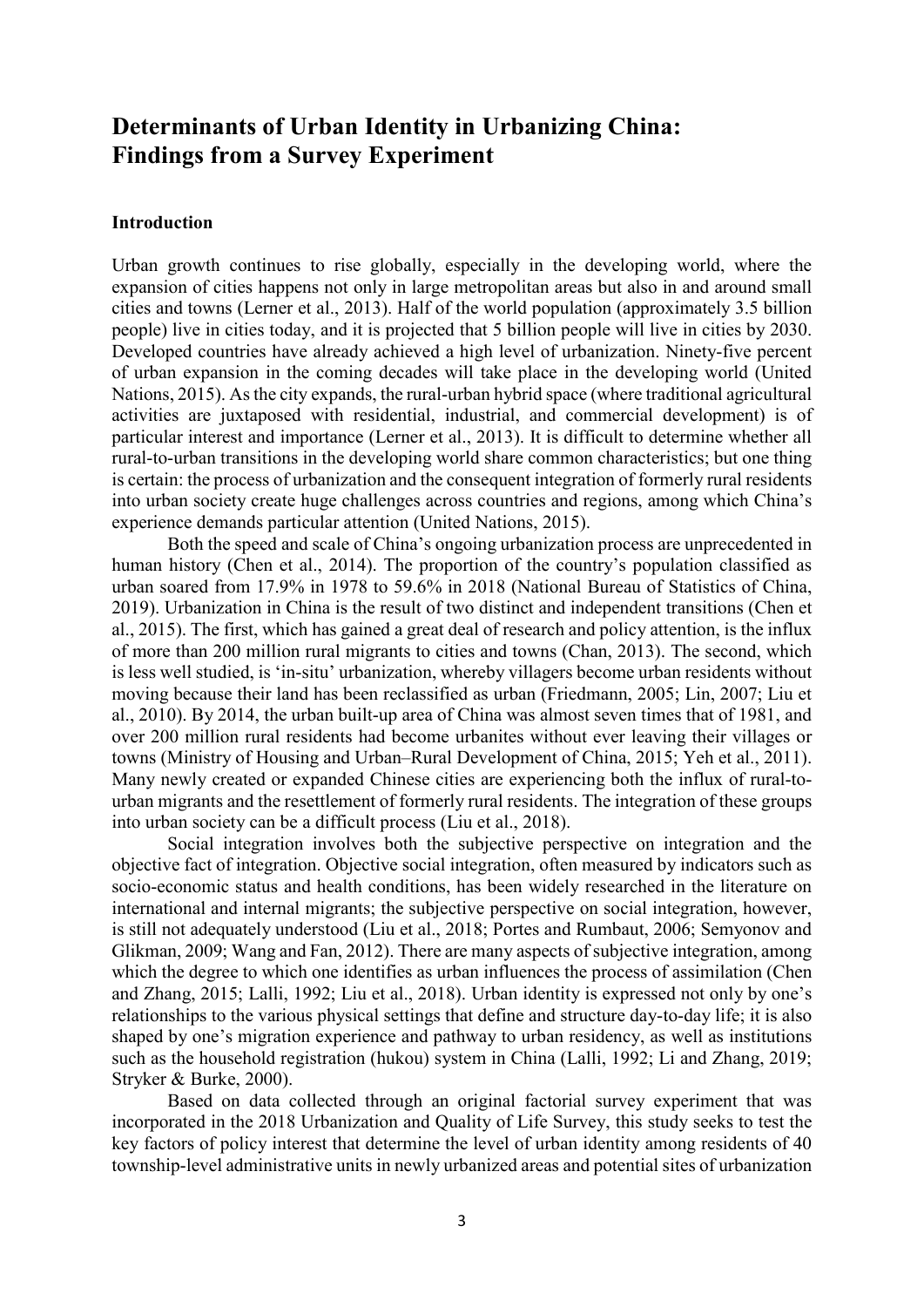in China. While existing studies mostly focus on rural-to-urban migrants in large metropolitan cities, use self-reported data from cross-sectional surveys, and analyze hukou and individual socio-demographic variables, the present study extends the scope of the research to include both rural-to-urban migrants and in-situ urbanized rural residents residing in cities of different population sizes and on different levels of the administrative hierarchy, employs the design of a factorial survey experiment to test causal relations, and confirms the key factors of policy interest determining urban identity in China.

## **Urban Identity Formation and Attributes**

As urban growth continues to rise in the developing world, the integration of formerly rural residents into urban society has become an unprecedented challenge. There are many aspects of integration, including behavior, practice, and achievement (Liu et al., 2018; Wang and Fan, 2012; Zhang & Lei 2009). The degree to which one identifies as an urbanite is a factor that indicates eventual identification assimilation and integration into the urban life (Chen and Zhang, 2015; Wang and Fan, 2012; Zhang and Lei 2009). During this process, if the acquisition of urban identity lags behind the conversion and development of urban material systems, the lack of appropriate psychological transition and elasticity may result in low self-esteem and identity disorder among the new urbanites, and breed significant psychological and even social conflicts (Bao, 2017; Zhang and Tong, 2006).

Urban identity and its formation are particularly complex, dynamic, and fluid (Skelton, 2013). The term 'urban identity' encompasses meanings both related to one's location ('place identity') and one's social attributes ('social identity'). For those whose status changes from rural to urban—either voluntarily or involuntarily, the process involves not only the reconstruction of identity in a new urban place and the process of 'being identified with' it but also access to the conditions that are necessary for the development of urban identity. Such conditions include both physical surroundings and experiences, and social norms and institutions (Lalli, 1992; Stryker & Burke, 2000).

The literature on urban identity cuts across various disciplines including psychology, sociology, and urban studies. Particularly concerning place identity, the existing literature explores how place determines the formation of self- and group-identity and how the continuity of such place-based identity is maintained through seeking out or recreating places important in the past (Main and Sandoval, 2015). Specifically, the literature focuses on people-place relationships and the role that certain specific elements of place play in the formation, maintenance, and expression of self- and group identity (Lewicka, 2011; Main and Sandoval, 2015). While acknowledging the role of personal agency in the creation of identity, place identity literature emphasizes the influence of place on identity—the emotional significance associated with place and the ways that place can influence motivations and actions (Main and Sandoval, 2015). People develop a relationship with the physical surroundings in which they live their lives (Lalli, 1992). In the meanwhile, theory on social identity holds that each person forms a unique personal identity but develops a social identity based on the group he or she belongs to. During this process, people forge connections in groups defined by various social institutions and norms based on gender, religion, political orientation, nationality, etc. (Tajfel and Turner, 1986). The transition from farmers to urban residents means re-defining and refinding the social position and the reference group in the new urban environment, both spatially and socially (Bao et al., 2017).

The urban identity formation process is better understood by referencing both the literature of place identity and that of social identity (Bao et al., 2017; Stryker & Burke, 2000). A number of social and spatial factors have been identified that contribute to its formation and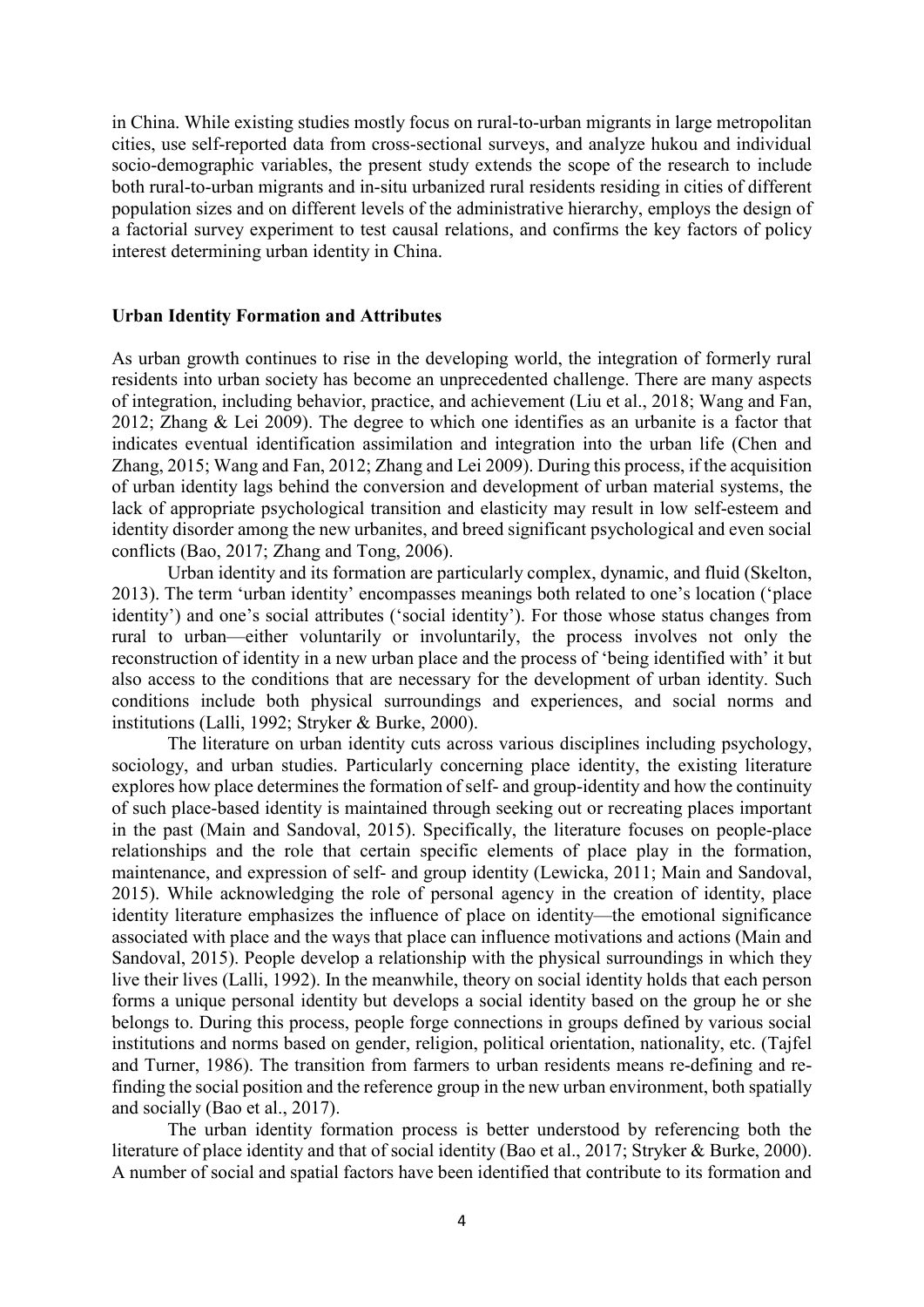development, including socio-economic status and educational level, type of housing and home ownership, place of origin and length of residence, history of migration or mobility, social network and language, etc. (Lalli, 1992; Li and Zhang, 2019; Tittle and Grasmick 2001). The impact of these factors is likely to be shared by all countries or regions experiencing rapid urbanization. Still, the way these factors function and the social institutions themselves are unique to each country or region. The importance of context in determining social identity deserves sufficient scholarly attention.

### **Determinants of Urban Identity in China**

Urbanization in China involves two distinct and independent groups: rural-to-urban migrants and in-situ urbanized rural residents (Chen et al., 2015). The first group has received a great deal of research and policy attention. Identification assimilation and integration for rural-tourban migrants in Chinese cities is a process during which they take on the identity of urbanites (Li and Zhang, 2019). Scholars argue that the successful integration of rural-to-urban migrants in Chinese cities can reduce social tension and conflicts, encourage migrants to make longterm plans in their new milieu, and contribute to the social and economic development of the city (Wang and Fan, 2012). Hukou and home ownership (housing) have been identified as the two main factors affecting urban identity.

## *Hukou*

Since its implementation in the late 1950s, the Chinese government has relied on the household registration (hukou) system to restrict the mobility of its population and rural residents' access to urban jobs, housing, food, and welfare benefits. The hukou system is an economic and social institution that stratifies the Chinese population according to the urban-rural divide (Cheng and Selden 1994; Solinger, 1999; Wang 2005). Since the 1980s, over 200 million members of the rural population have migrated to cities following decades of strictly enforced rural-to-urban migration restrictions. Without urban hukou, rural-to-urban migrants are not eligible for most state-provided employment opportunities and state- or employer-subsidized benefits. Their access to jobs, housing, education, and healthcare is severely constrained. The social adaptation and integration of rural-to-urban migrants in Chinese cities continues to be jeopardized by the hukou system (Liu et al., 2018; Wang and Fan, 2012).

Research has documented that although many rural-to-urban migrants have lived and worked in cities for years, they have not forged a strong urban identity because of their rural origins and lack of urban hukou (Zhang and Wang, 2010). This is true even of the secondgeneration rural-to-urban migrants who work in urban areas immediately upon finishing school and have little or no farming experience. Despite their long-term physical presence in cities, they often continue to identify themselves as rural residents rather than urbanites, reflecting the persistent impact of hukou and the associated lack of socio-economic and cultural integration (Wang and Fan, 2012). More recently, however, there is evidence to suggest that the role of hukou has gradually declined and that some economically successful and established rural-tourban migrants have assumed an urban identity despite their lack of urban hukou (Liu and Cheng, 2008).

## *Home Ownership*

Home ownership (housing) is another positive predictor of social integration and urban identity for rural-to-urban migrants. Studies have shown that homeowners are more attached to their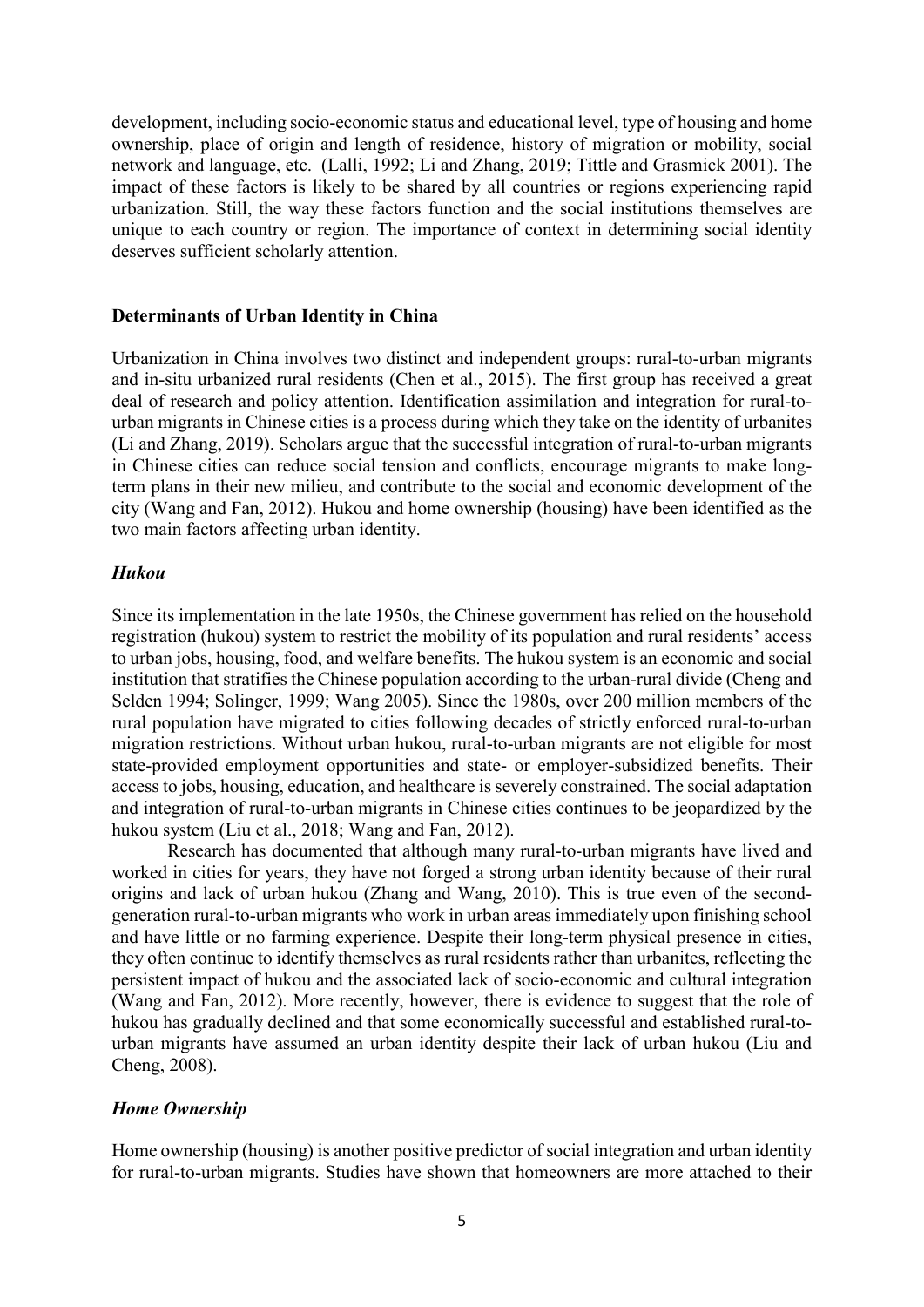dwellings than are renters or residents of public housing (Chen et al., 2019). It is argued that the reason lies in the emotional and financial investment associated with buying and decorating the house, along with the processes involved in justifying the invested time, effort, and money. Home ownership strengthens place attachment because of the increased certainty that one has a permanent place to live (Lewicka, 2011). For rural-to-urban migrants, owning a stable and permanent place to live functions as a strong predictor for long-term commitment and attachment to urban life and urban identity (Chen, 2017). In a survey conducted in the city of Wuhan, Wang and Fan (2012) found that rural-to-urban migrants who own an apartment are almost four times more likely to identify themselves as urban residents than those who do not. This surpasses the effect of having a Wuhan urban hukou, which increases a rural-to-urban migrant's likelihood of urban identification by 2.5 times.

#### *Pathways to Urban Residency*

Numerous studies have been conducted concerning the integration of rural-to-urban migrants into Chinese cities. More recently, attention has turned to the groups of in-situ urbanized rural residents that have formed during China's rapid urbanization process (Liu et al., 2018; Jiang et al., 2018; Ong, 2014; Zhang et al., 2018; Zhang and Tong, 2006). The uncontrolled expansion of Chinese cities in the past decades has rapidly devoured surrounding rural areas. In large cities, the radical expansion of built-up areas produces 'urban villages'—transitional neighborhoods characterized by tenuous land rights and by residents of both rural and urban origins. The local residents of these areas often rent their property as a second source of income, thus providing additional housing options for migrants (Chen et al., 2012; Chung and Unger, 2013; Liu et al., 2010; Zhou and Cai, 2008). In small and medium-sized cities, urban villages are less common: instead, 'concentrated villages' have been created by local governments that have expropriated former rural residents' homestead land and built resettlement housing in the same location or nearby places. In-situ urbanized rural residents represent a significant percentage of the new urbanites (Chen et al., 2015; Yeh et al., 2011). Ong (2014) estimates that the number of in-situ urbanized rural residents has increased at an annual rate of 250,000 to 300,000 and that no fewer than 52 million people acquired that status between 1987 and 2010. According to Bao and colleagues (2017), the number has amounted to 112 million in 2014.

Once their land is expropriated, in-situ urbanized rural residents should be entitled to the same access to social services and welfare benefits enjoyed by their urban counterparts. In reality, due to the rapid pace of urbanization and the slow progress of bureaucracy, changes in hukou status often lag far behind conversions of farmland. Many urbanized rural residents still await the change in their household registration status from rural to urban and are consequently unable to receive the health and social benefits associated with urban hukou. In Hefei, Ong (2014) reports, only 25.2% of in-situ urbanized rural residents have had their rural hukou converted to urban household registration. With the exception of a few areas in coastal provinces, the failure of in-situ urbanized rural residents to gain access to urban social welfare has been the norm. And even those who have converted to urban hukou have not automatically gained access to state-provided social welfare (Chen, 2013; Ong, 2014).

The effect on residents of the displacement that occurs as a result of restructuring their original neighborhood and changing their surrounding environment depends on the speed of change and the degree to which they feel involved in the process (Jiang et al, 2018; Kleinhans and Kearns, 2013; Zhang et al., 2018). Though they are residing in the same location or a nearby place, in-situ urbanized rural residents find themselves in completely different surroundings that include new commercial developments and up-market residential communities. The resettlement housing provided by government or real estate developers makes them feel like second-class citizens (Jiang et al., 2018). For in-situ urbanized rural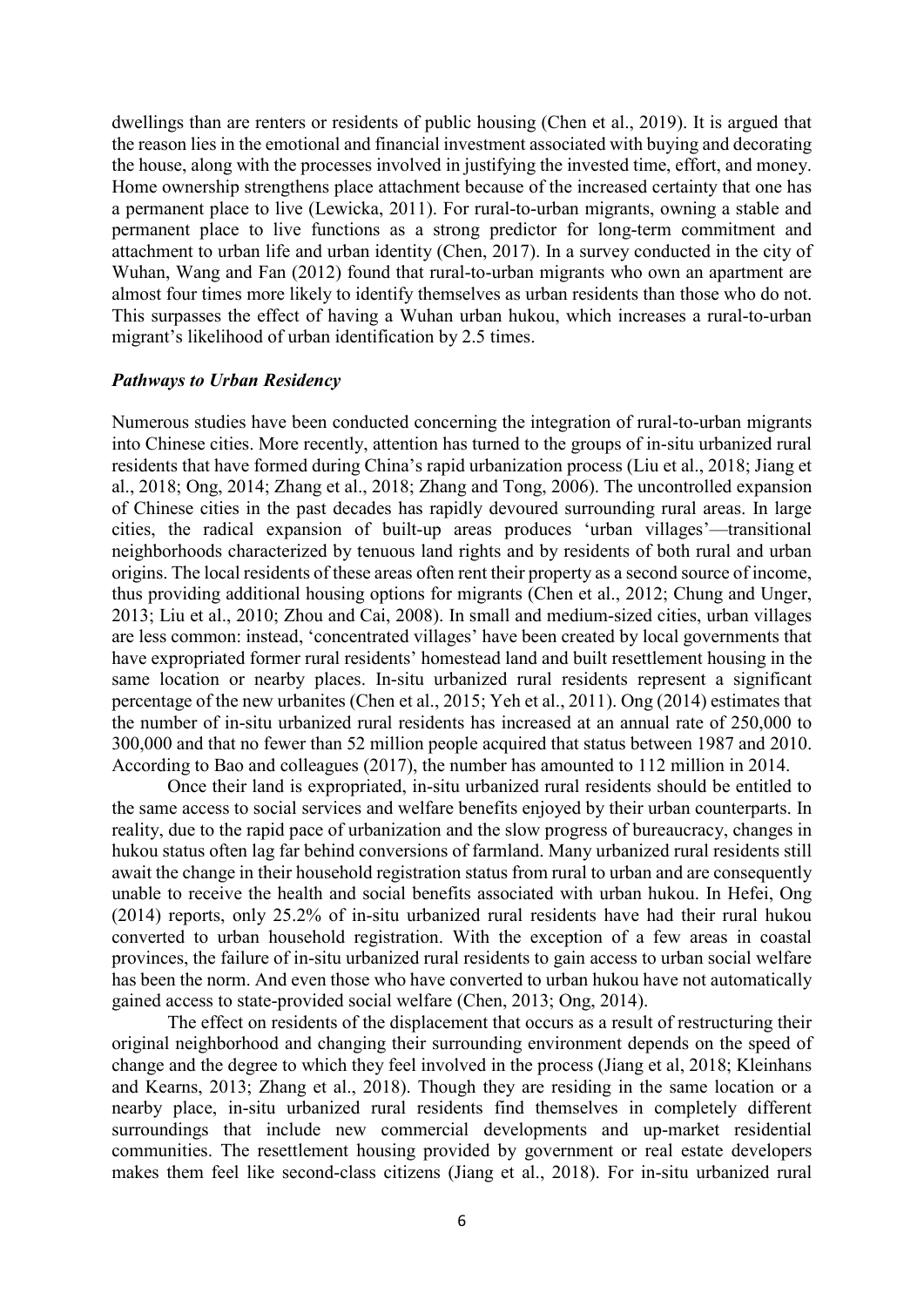residents, the transition from peasant to urbanite is fraught with occupational, social, and cultural difficulties (Zhang et al., 2018). Scholars worry that, due to the delays in granting urban hukou status and associated access to urban social benefits, in-situ urbanized rural residents will not register the fundamental shift in their social status and identity (Bao et al., 2017; Zhang and Tong, 2006; Zhang et al., 2018).

# **Research Hypotheses**

Existing research tackling Chinese urban identity has primarily focused on the group of ruralto-urban migrants, used self-reported data from cross-sectional surveys, and analyzed its associations with hukou and individual socio-demographic variables. Given the two distinct processes of urbanization happening in China, this article deals with both rural-to-urban migrants and in-situ urbanized rural residents. Analyses based on measures of self-reported urban identity cannot tease out the factors that influence the respondents' views. This study employs an original factorial survey experiment design in order to test the causal relationships of urban identity with three key variables that the current policies are particularly focusing on: hukou, home ownership, and pathway to urban residency. Based on the literature reviewed above, we developed three research hypotheses as follows:

- *Hypothesis 1:* Hukou remains a strong predictor for urban identity conversion to urban hukou will increase the level of urban identity.
- *Hypothesis 2:* Home ownership is another predictor of unban identity the purchase of an apartment in the city will enhance urban identity.
- *Hypothesis 3: Different pathways to urban residency will lead to different levels of* commitment to urban identity – rural-to-urban migrants will have a greater sense of urban identity than in-situ urbanized rural residents.

# **Design and Methods**

# *The Factorial Survey Experiment*

To determine the factors influencing urban identity in China, we conducted a survey with residents of places currently undergoing urbanization or slated for urbanization. Following the factorial survey method (Jasso, 2006; Rossi and Nock, 1982; Wallander, 2009), we focused on the three key variables of policy interest as identified in our hypotheses to determine urban identity: the pathway to urban residency (rural-to-urban migrants vs. in-situ urbanized rural residents), hukou status (those who have had acquired urban hukou vs. those who have not), and home ownership (those who have purchased housing in the city vs. those that do not own housing in the city (for rural-to-urban migrants) or those that reside in resettlement housing provided by the government or real estate developers (for in-situ urbanized rural residents)). Other potential influential variables such as personal background, social network, and language are set as constant. The factorial survey method "enables a more precise determination of the judgment principles that underline evaluations" and therefore confirms the determining factors and their causal relationship with the outcome (Auspurg and Hinz, 2015, p. 1), based on which targeted policy or practice interventions could be developed and implemented more effectively (Ren, 2018).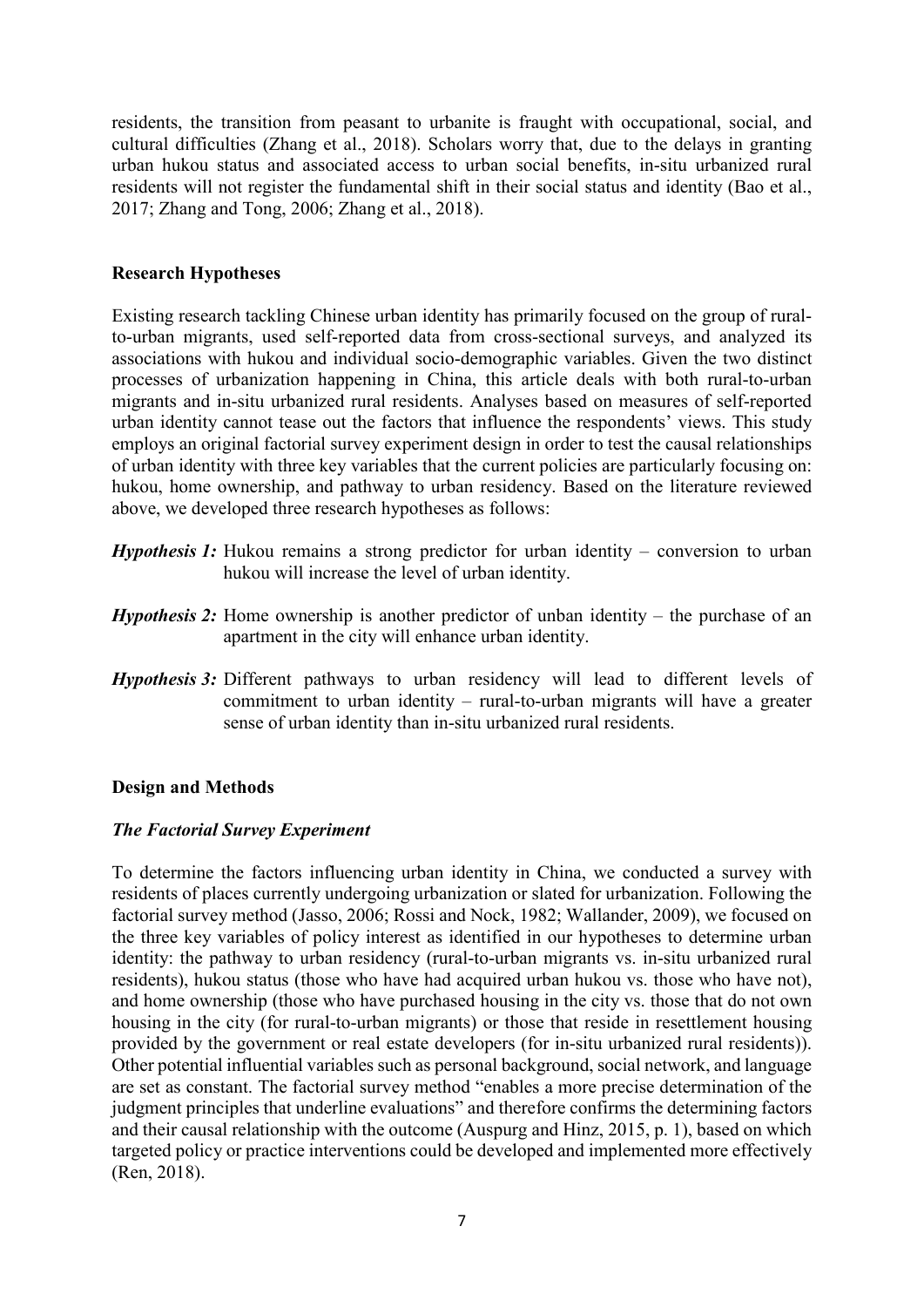With the factorial survey experiment design, respondents are asked to form judgments about 'vignettes', that is, descriptions of hypothetical situations, objects, or persons with various attributes. These vignettes cover a range of responses to the values they represent so that the impact of these values (attributes) on respondents' judgments can be estimated (Auspurg and Hinz, 2015; Ren, 2018). Considering all possible combinations of the three treatment variables, we came up with a total of 12 (2 x 2 x 3) vignettes as shown in Table 1. We kept the first eight vignettes but removed the last four listed in Table 1 because they were logically impossible. Each respondent was randomly assigned two vignettes: one from the first four vignettes (#1 to #4) that deal with rural-to-urban migrants and one from the next four vignettes (#5 to #8) that deal with in-situ urbanized rural residents. The order of the appearance of two vignettes was set at random to prevent order effects. We asked the respondents, 'To what extent would you consider the person described as an urbanite (*cheng li ren* in Chinese)?' and rated their answer on a seven-point scale, with '7' indicating 'very much' and '1' indicating 'not at all'.

## [TABLE 1 ABOUT HERE]

#### *Sampling and Data Collection*

Our factorial survey experiment was conducted as part of the Urbanization and Quality of Life Survey 2018—a policy-driven quasi-experimental household survey that we developed and implemented taking advantage of the implementation of the National New Urbanization Comprehensive Pilot Program (National Development and Reform Commission [2014] No. 1229). The survey targets residents of 40 primary sampling units (PSUs) including 32 township-level administrative units (street districts (*jiedao* in Chinese) and towns (*zhen* in Chinese)) in newly urbanized areas and eight township-level administrative units (towns and townships (*xiang* in Chinese)) that were considered potential sites of urbanization. The 40 PSUs spread over cities of different population sizes and on different levels of the administrative hierarchy in China. Half of the PSUs (we referred to them as the 'treatment group') were drawn from the list of township-level administrative units in the 2014 National New Urbanization Comprehensive Pilot Program. The control group consisted of 20 locales that were drawn from non-pilot areas using the Coarsened Exact Matching (CEM) technique (Iacus et. al., 2011).

Once these two sets of cases were carefully constructed, we organized a detailed geographical information system (GIS) within each PSU that aggregates information at the arcminute level and creates spatial sample frames of physical areas. We then randomly selected four secondary sampling units (SSUs) within each PSU, which are half square minutes (HSMs) of latitude and longitude—approximately 0.8 square kilometers. All households residing within these small 'spatial blocks' were enumerated. Within each household, one respondent who had resided in the township for more than six months was selected using the Kish grid—a preassigned table of random numbers commonly used in survey research to determine which person in a household to interview (Landry and Shen, 2005).

The target population was adults between 18 and 75 years old, regardless of their hukou status, who were residing in the 40 PSUs. The survey fieldwork was completed during the period from April to June 2018, by means of face-to-face interviews using the computerassisted personal interviewing (CAPI) system. After data checking and cleaning, the final valid sample size was 3,229 with a response rate of 65.2%. Approval for the ethical review of research projects involving human subjects was granted by the authors' home institute. Poststratification weights were generated to adjust the individuals in the study sample to the 2010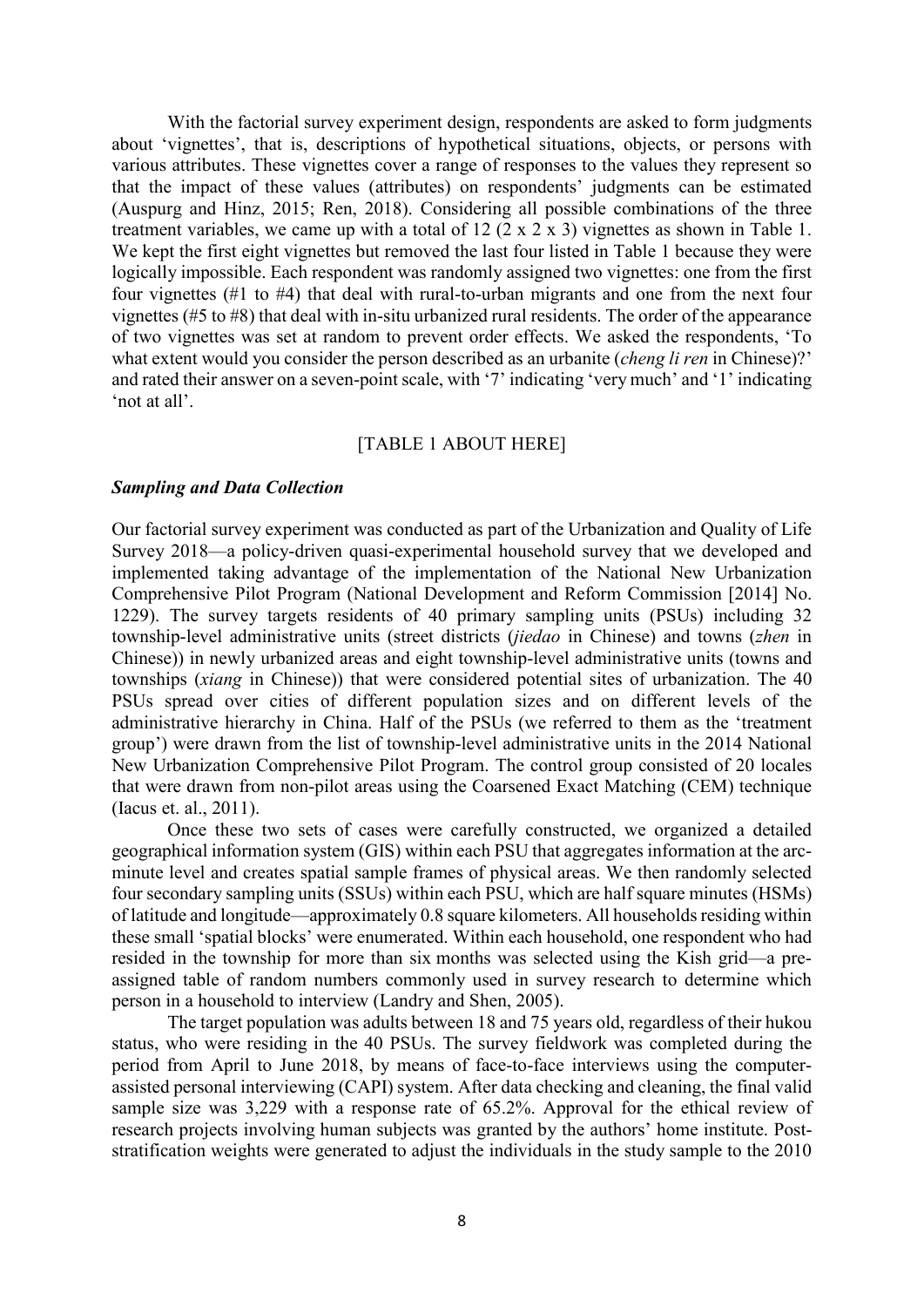China Township Population Census Data (National Bureau of Statistics of China, 2012) on such key variables as gender and migration status.

#### *Data Balance and Analysis*

To ensure the balance of our survey treatments, we first checked the characteristics of the respondents according to the three treatment variables: pathway to urban residency, hukou, and home ownership. As shown in Table 2, the data are well balanced. There is no significant difference in the respondents' demographic characteristics, their socio-economic status, and their migration, hukou, and home ownership attributes across the categories of the three treatment variables. The average household wealth of the respondents receiving the "have not converted to urban hukou" treatment on the hukou variable is only slightly higher (0.116 on a scale of 0-7) than those receiving the "have converted to urban hukou" treatment, although the difference is statistically significant at  $p < 0.05$  level.

## [TABLE 2 ABOUT HERE]

After checking the data, we calculated the mean perceived level of urban identity across different vignettes and illustrated the results in Figure 1. To determine the degree to which each variable influences urban identity, we estimated ordered logistics regressions of perceived level of urban identity on the different characteristics of pathway to urban residency, hukou, and home ownership. As each respondent was assigned two vignettes, there were a total of 6,458 observations in the long format data. Five cases with missing data were excluded, leaving a sample of 6,453 for the analysis. We first estimated the model with all observations. We then separated the models for cases on in-situ urbanized rural residents versus rural-to-urban migrants, respectively. We used STATA/SE 14.2 for the analysis. Post-stratification weights were applied throughout the analysis. Robust standard errors that account for heteroskedasticity across clusters at the level of SSUs were reported in Table 3.

#### **Results**

#### *Results from the Factorial Survey Experiment*

Figure 1 presents the mean perceived level of urban identity for each of the eight vignettes in the survey experiment. As illustrated by the series of bars indicating the mean perceived level of urban identity, no prominent difference can be discerned between rural-to-urban migrants and in-situ urbanized rural residents. There is a huge jump in the mean of perceived urban identity from those who have not converted to urban hukou to those who have converted to urban hukou in the case of both rural-to-urban migrants (from 2.379-2.739 to 4.140-4.452) and in-situ urbanized rural residents (from 2.828-2.981 to 4.376-4.702). When we compare the level of mean perceived urban identity among those who do not own their residence in the city with those who have purchased their residence, there are some minor differences within the rural-to-urban migrant group no matter whether their hukou has been converted to urban or not (2.379 vs. 2.739 and 4.140 vs. 4.452). A similar pattern of minor differences can be observed in the in-situ urbanized rural residents according to whether they have bought their residence in the city or they reside in resettlement housing provided by the government or real estate developers (2.828 vs. 2.981 and 4.376 vs. 4.702).

## [FIGURE 1 ABOUT HERE]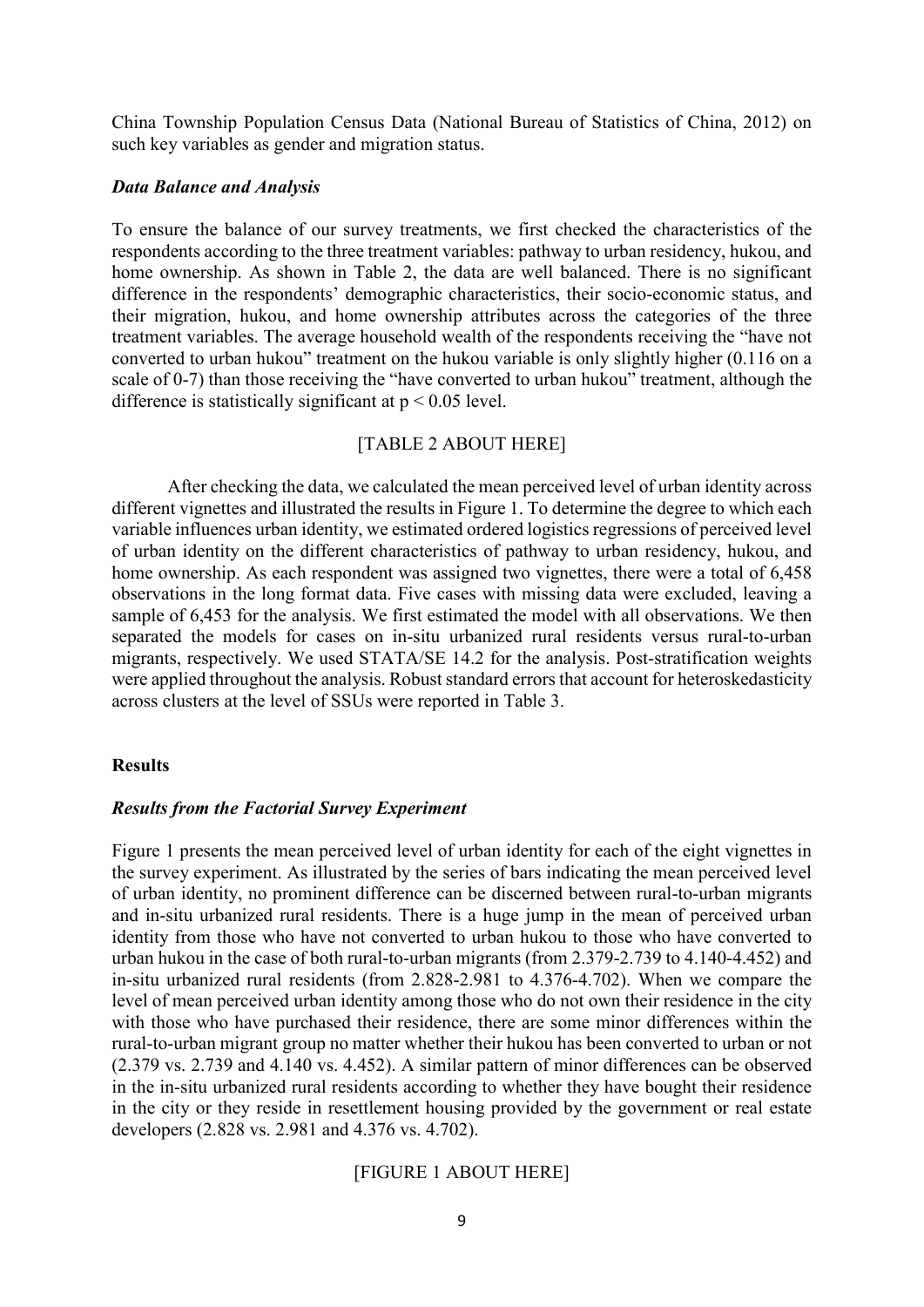Table 3 reports the results from the ordered logistic regressions we estimated on perceived level of urban identity. We estimated three models. Model 1 includes the three treatment variables—pathway to urban residency, hukou, and home ownership on all observations. No significant differences can be observed between rural-to-urban migrants and in-situ urbanized rural residents. Hukou is a very strong and significant predictor for perceived urban identity. Having converted to urban hukou results in an approximate 1.313 unit increase in the ordered log-odds of urban identity on a scale of 1 to 7. Homeownership is yet another significant predictor, though not as strong as hukou. Owning a residence in the city increases the ordered log-odds of urban identity by approximately 0.253 compared to not owning housing in the city and 0.186 than residing in resettlement housing.

## [TABLE 3 ABOUT HERE]

Model 2 and Model 3 in Table 3 report the ordered logistic regression results for cases on in-situ urbanized rural residents and rural-to-urban migrants, respectively. The coefficients on having converted to urban hukou remain strong and significant for both in-situ urbanized rural residents and rural-to-urban migrants. The effect of owning a residence in the city on urban identity as shown in Model 3 for rural-to-urban migrants is similar to that in Model 1. The coefficient on owning a residence in the city in Model 2 for in-situ urbanized rural residents, however, is weaker and only marginally significant ( $p < 0.10$ ) in comparison to residing in resettlement housing. Such results indicate that hukou is a strong and significant predictor for perceived urban identity of both rural-to-urban migrants and in-situ urbanized rural residents; the effect of home ownership in the city on urban identity is more prominent for rural-to-urban migrants when compared with not owning housing in the city; yet the difference between purchasing housing in the city versus residing in resettlement housing for enhancing urban identity is not as prominent for in-situ urbanized rural residents. For both groups of new urbanites, having a stable and permanent place to live is an important factor to ensure their identity integration in the city. The difference between residing in self-purchased housing versus resettlement housing shall be addressed through more integrated urban planning and housing provision.

## *Robustness Checks*

We checked the stability and robustness of the survey experiment treatments. First, because each respondent was assigned two vignettes, we tried adjusting the clustering effects within respondents in Model 1 in Table 3. The robust standard errors were all slightly reduced, while the coefficients and confidence levels remained the same. In the robustness checks, we also used the hierarchical linear modeling (HLM) as an alternative estimation strategy and obtained similar results (Ren, 2018). To be consistent with the other two models, we keep Model 1 as reported in Table 3 based on the estimation with clustering effects adjusted at the level of SSUs. Results from the additional estimated models are available upon request.

Second, we added respondent characteristics and place fixed effects into the models reported in Table 3. As shown in the appendix Table 3a, in Model 1, we controlled individual demographic characteristics; socio-economic status; and migration, hukou, and home ownership attributes; in Model 2, we added the township fixed effects. The coefficients on the three treatment variables appear to be very stable across these two models and in comparison to Model 1 in Table 3. The majority of the control variables do not show any significant effects on the perceived level of urban identity. Respondents' own urban hukou status is significantly associated with a higher level of urban identity in both models in Table 3a. Having purchased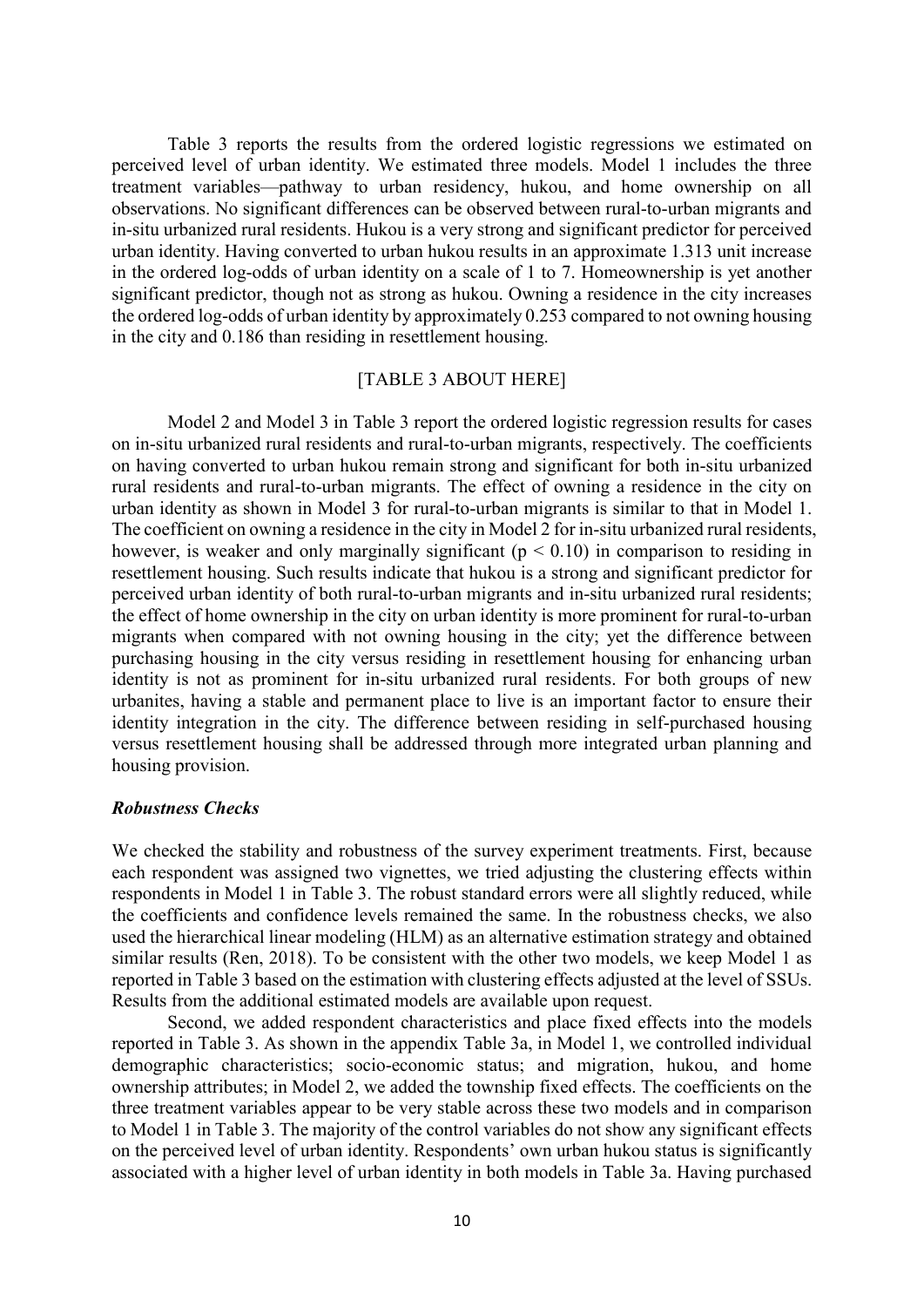housing is associated with higher urban identity in Model 1 when the township fixed effects are not controlled. The inclusion of these control variables at the individual level, however, does not alter the effects of the three treatment variables, nor does the inclusion of the township fixed effects.

## [TABLE 3a ABOUT HERE]

In addition, we estimated ordered logistic regressions with the respondents' reported urban self-identity as the dependent variable. The respondent urban self-identity was measured with a question in the same format, 'To what extent would you consider yourself as an urbanite (*cheng li ren* in Chinese)?' and on the same seven-point scale with '7' indicating 'very much' and '1' indicating 'not at all'. The regressions are reported as Model 1 and Model 2 in Table 3b. The results show that respondents' own urban hukou status is significantly associated with a higher level of urban self-identity in both models. Having purchased housing and residing in resettlement housing are both associated with higher urban self-identity in Model 1 when the township fixed effects are not controlled. We further added the three treatment variables in Model 3 and Model 4 in Table 3b with respondents' urban self-identity as the dependent variable. None of these treatment variables appear to be strong or significant. The coefficients on respondent characteristics and place fixed effects remain the same as those in Model 1 and Model 2 in Table 3b.

# [TABLE 3b ABOUT HERE]

Finally, we included the respondents' reported urban self-identity into the ordered logistics regressions with their perceived level of urban identity on the vignettes as the dependent variable. The results are added as Model 3 and Model 4 into Table 3a. A higher level of urban self-identity further predicts a higher level of perceived urban identity on the vignette cases; yet the coefficient on the three treatment variables remain the same as those reported in Model 1 and Model 2 in Table 3a. All these results from the robustness checks indicate that the significant impacts of hukou and home ownership on urban identity that we measured through the survey experiment treatments are stable and robust.

#### **Conclusion and Discussion**

Based on data collected through an original survey experiment in the Urbanization and Quality of Life Survey 2018, this study seeks to test the factors that determine the level of urban identity among residents of 40 township-level administrative units in newly urbanized areas or potential sites of urbanization located in cities of different population sizes and on different levels of the administrative hierarchy in China. In particular, the analysis focuses on how hukou, housing, and pathway to urban residency affect respondents' perception of urban identity. We used a factorial survey experiment design, which included eight vignettes representing the possible variations on the three treatment variables: hukou (converted to urban hukou vs. not converted to urban hukou), home ownership (have purchased housing in the city, vs. do not own housing in the city or reside in resettlement housing provided by government or real estate developers), and pathway to urban residency (rural-to-urban migration vs. in-situ urbanization).

Both the descriptive and regression results confirm that urban identity is strongly and significantly influenced by hukou status: conversion to urban hukou increases the ordered logodds of urban identity by 1.313 on a scale of 1 to 7. Hypothesis 1 is thus confirmed. Home ownership is another significant predictor of urban identity though much weaker: owning a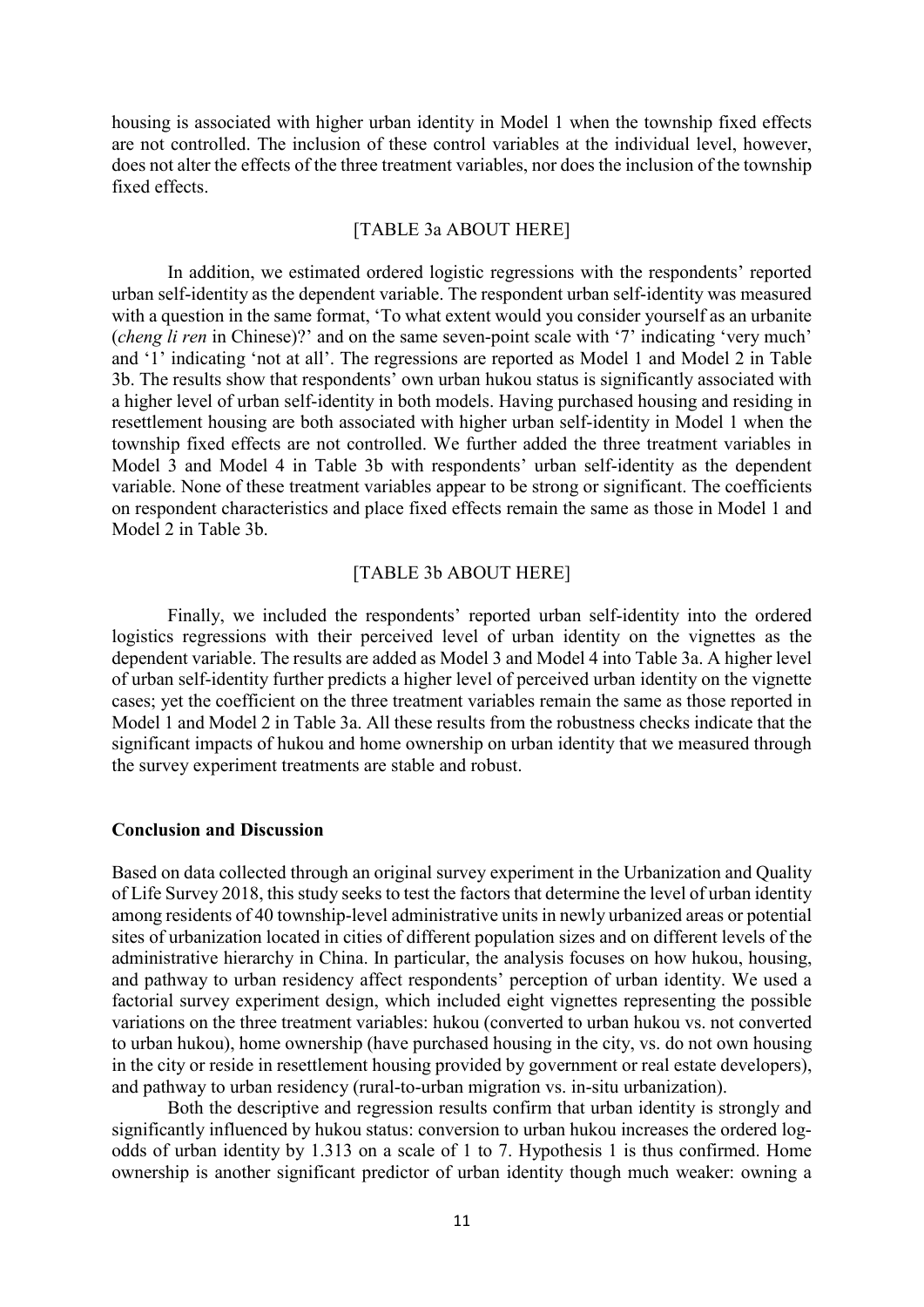residence in the city predicts a higher level of urban identity; residing in a resettlement apartment provided by the government or real estate developers does not enhance urban identity. Hypothesis 2 is confirmed as well. Our results, however, do not provide any support for Hypothesis 3. The pathway to urban residency, be it rural-to-urban migration or in-situ urbanization, does not have significantly differential effect on the level of urban identity. In addition, the effects of hukou status and home ownership on the level of urban identity do not differ significantly between the two pathways to urban residency.

According to the theoretical deliberations in existing literature, urban identity encompasses both place and social identity and is shaped by physical environments as well as social institutions (Lalli, 1992; Stryker & Burke, 2000). Consistent with research debates and findings concerning the Chinese context, our empirical results also demonstrate that social institutions signified by the hukou system plays a dominant role in forming urban identity for both rural-to-urban migrants and in-situ urbanized rural residents. Different from studies conducted in large metropolitan cities such as Wuhan (Wang and Fan, 2012), our research shows that housing which represents the physical settings that define and structure day-to-day life appears to be an important factor but not as strong as hukou in our study sample which spread in more diverse places undergoing urbanization across the country. The factorial survey experiment design ensures the causal relations and confirms the key factors determining urban identity in China.

The integration of both rural-to-urban migrants and in-situ urbanized rural residents into Chinese urban society is a challenging process not only for the two groups of new urbanites but also for government and policy-makers. Our findings suggest that hukou is still a persistent institutional factor in the determination of urban identity. In order to foster the integration of formerly rural residents into Chinese cities, the government must radically reform the hukou system. The hukou system should eliminate its divisions and restrictions, and become simply a means of tracking residency (Chen et al., 2017). Reforms should focus on breaking the links between hukou status and urban welfare services. The only way to lessen the differences in urban identity associated with hukou is to sever the connection between benefits and hukou status, giving both long-term urban residents and new urbanites equal access to the local services (Chen et al., 2017; Liu et al., 2018).

In keeping with the current literature, our findings confirm that housing is also a predictor for urban identity. We further differentiated the effect of self-purchased apartments versus resettlement housing: owning a residence in the city enhances urban identity of ruralto-urban migrants, whereas the effect of owning a residence in the city differs from that of residing in a resettlement apartment with marginal significance among urbanized rural residents. If the government and policy-makers intend to promote the urban integration of formerly rural residents into Chinese cities, housing disparities and residential segregation must be reduced or, better yet, abolished. Unfortunately, resettlement housing for displaced villagers is often built at a distance from upmarket residential communities. When it is close by, it is often separated from privately owned residences by walls or iron fences. Prejudice against former rural residents is still strong and persistent, even in places where the process of urbanization is causing dramatic changes in urban neighborhood composition and urbanites are living next door to the former villagers (Jiang, et al., 2018). To promote the identity integration among the new urbanites, it is important to ensure their access to stable and permanent housing. In addition, the difference between residing in self-purchased housing versus resettlement housing can be addressed through reducing residential discrimination and segregation and designing more integrated urban plan and housing provision.

Different from what we hypothesized, different pathways to urban residency do not lead to differences in urban identity, nor do the effects of hukou and home ownership differ across pathways. The result may well suggest that, although the two groups of new urbanites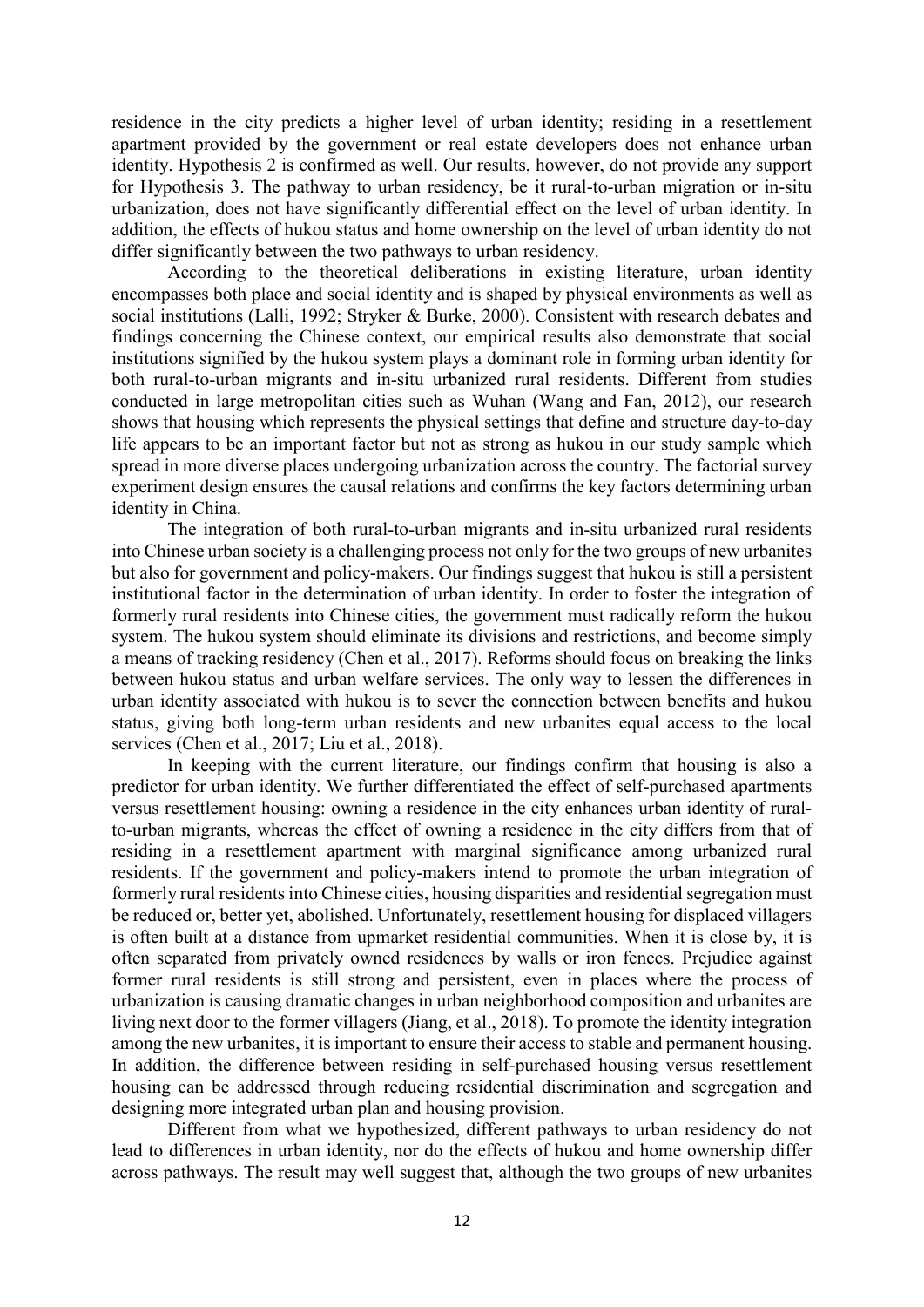follow different routes to urban residency, they face the same obstacles to achieving urban identity and integrating into urban life due to their shared rural origin. In order to foster the integration of former rural residents into Chinese cities, the government must radically reform the hukou system and ensure access to stable and permanent housing targeting both rural-tourban migrants and in-situ urbanized rural residents while reducing residential segregation.

A recent policy of the Central Government of China is intended to establish and improve systems, mechanisms, and policy frameworks for the integrated development of urban and rural areas (China Central Government, April 15, 2019). In order to achieve such policy goals, fundamental reforms must be implemented, and research based on innovative and rigorous methodologies is urgently needed to determine mechanisms that will effectively foster urban-rural integration. While our study focuses on just a few treatment variables that are considered key to the formation of urban identity in China, further research should be conducted to determine the impact of different versions of hukou and related policy reforms on urban-rural integration. Our study sample includes respondents who are residing in newly urbanized areas and potential sites of urbanization spreading over cities of different population sizes and on different levels of the administrative hierarchy in China. Future research could further take into consideration variations across locations and government administrative levels, and how such variations interact with household and personal attributes in promoting urbanrural integration.

## **Acknowledgment**

We thank the editor and anonymous reviewers for their comments and suggestions.

# **Funding**

The 2018 Urbanization and Quality of Life Survey was funded by the Hong Kong Research Grants Council General Research Fund (PolyU 156637/16H) and the Li & Fung China Social Policy Research Fund.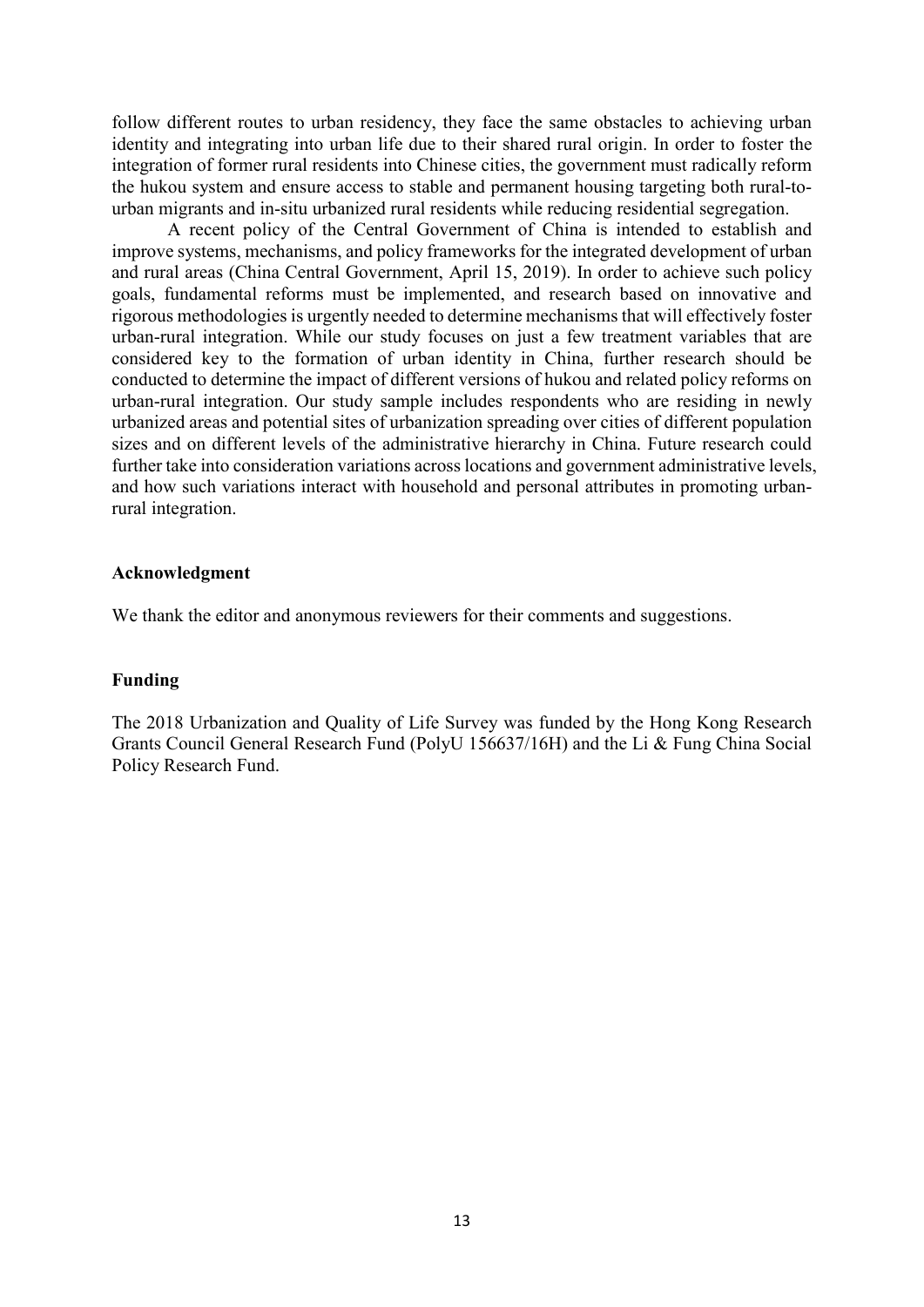# **References**

- Auspurg, Katrin, and Thomas Hinz. 2015. *Factorial Survey Experiments*. Beverly Hills: Sage Publications.
- Bao, Haijun, Siqi Deng, Shimeng Xu, and Yi Peng. 2017. "Conspicuous consumption behavior of land-lost farmers: A perspective of social identity." *Cities* 66: 81-90. https://doi.org/https://doi.org/10.1016/j.cities.2017.04.003.
- Chan, Kam Wing. 2013. "China, Internal Migration." In *The Encyclopedia of Global Human Migration*, edited by Immanuel Ness and Peter Bellwood. Oxford: Wiley-Blackwell.
- Chen, Juan. 2013. "Chronic Conditions and Receipt of Treatment among Urbanized Rural Residents in China." *BioMed Research International* 2013: 568959.
- Chen, Juan. 2017. "Rural-to-urban Migrants: Access to Welfare Services and Integration into Urban Life." In *Handbook of Welfare in China*, edited by Beatriz Carrillo, Johanna Hood and Paul Kadetz, 203-222. Cheltenham, UK: Edward Elgar Publishing.
- Chen, Juan, Shuo Chen, Pierre F. Landry, and Deborah S. Davis. 2014. "How Dynamics of Urbanization Affect Physical and Mental Health in Urban China." *The China Quarterly* 220: 988-1011.
- Chen, Juan, Deborah S. Davis, and Pierre F. Landry. 2017. "Beyond Hukou Reform: Enhancing Human-Centered Urbanization in China." *Paulson Policy Memoranda* (February 23, 2017): Paulson Institute.
- Chen, Juan, Deborah S. Davis, Kaming Wu, and Haijing Dai. 2015. "Life Satisfaction in Urbanizing China: The Effect of City Size and Pathways to Urban Residency." *Cities* 49: 88-97.
- Chen, Juan, Kaming Wu, and Pauline Sung-Chan. 2012. "Families on the Move in China: Challenges, Strategies, and Implications." *China Journal of Social Work* 5 (2): 109-122.
- Chen, Wei, Xiaogang Wu, and Jia Miao. 2019. "Housing and Subjective Class Identification in Urban China." *Chinese Sociological Review* 51 (3): 221-250. https://doi.org/10.1080/21620555.2019.1601012.
- Chen, Yunsong, and Yi Zhang. 2015. "The Inequality Effect and Social Integration in Urbanization (in Chinese)." *Social Sciences in China* 2015 (6): 78-95.
- Cheng, Tiejun, and Mark Selden. 1994. "The Origin and Social Consequences of China's Hukou System." *The China Quarterly* 139: 644-668. http://www.jstor.org/stable/655134.
- China, Central Government of. 2019. Opinions of the Central Committee of the Communist Party of China and the State Council on Establishing and Improving the Systems, Mechanisms and Policy Framework for Integrated Development of Urban and Rural Areas (April 15, 2019). Retrieved from: http://www.gov.cn/zhengce/2019- 05/05/content\_5388880.htm on May 7, 2019.
- China, Ministry of Housing and Urban-Rural Development of. 2015. *China's Urban Construction Statistical Yearbook 2014*. Beijing: China Planning Press.
- China, National Bureau of Statistics of. 2012. "Tabulation on the 2010 Population Census of the People's Republic of China." China Statistical Press.
- China, National Bureau of Statistics of. 2019. *China Statistical Yearbook 2019*. Beijing: China Statistics Press.
- China, National Development and Reform Commission of. 2014. *National New Urbanization Comprehensive Pilot Program*. National Development and Reform Commission [2014] No. 1229.
- Chung, Him, and Jonathan Unger Unger. 2013. "The Guangdong Model of Urbanisation: Collective Village Land and the Making of a New Middle Class." *China Perspectives* 2013 (3): 33-41.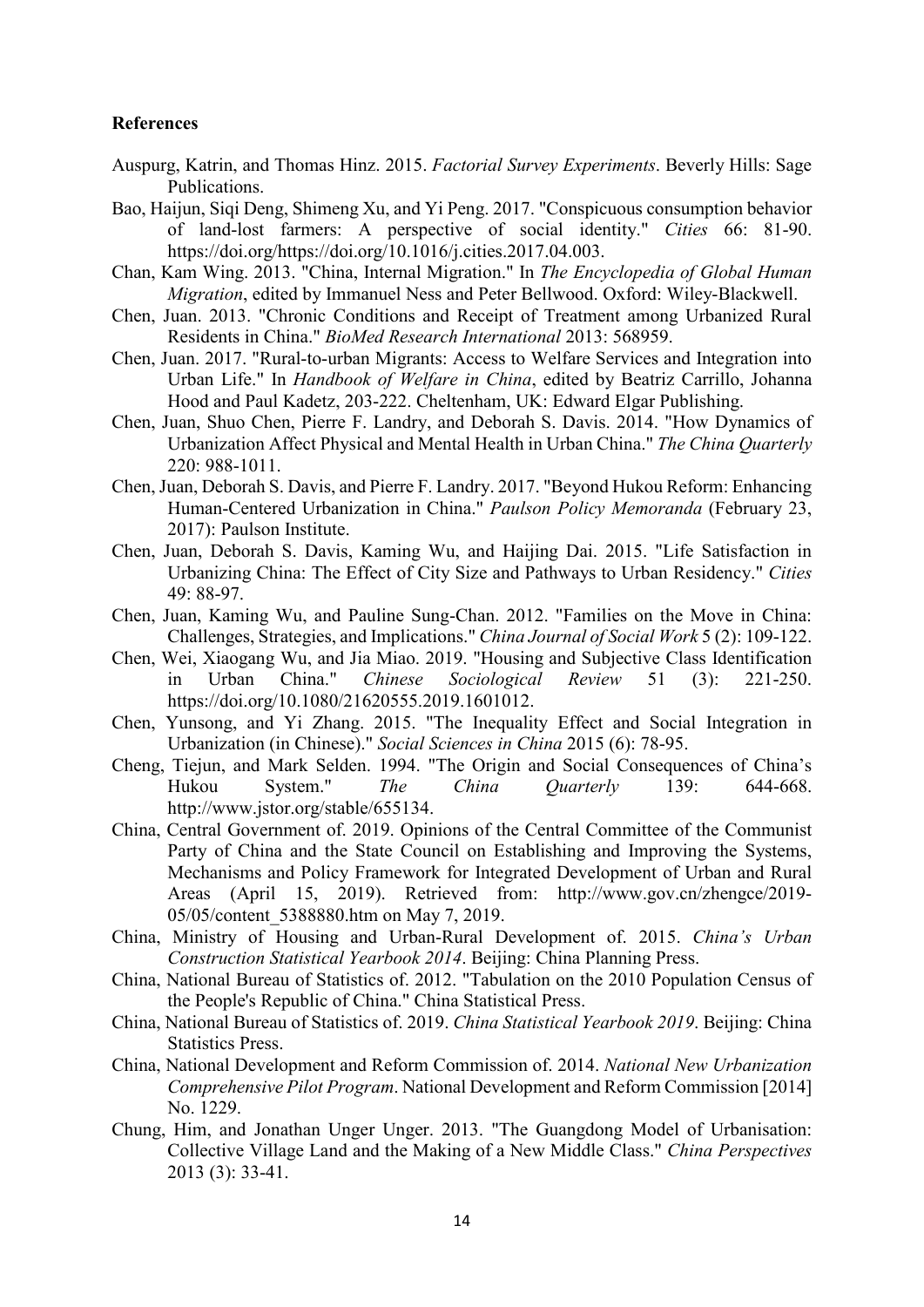Friedmann, John. 2005. *China's Urban Transition*. Minneapolis: University of Minnesota Press.

- Glikman, Anya, and Moshe Semyonov. 2008. "Ethnic Residential Segregation, Social Contacts, and Anti-Minority Attitudes in European Societies." *European Sociological Review* 25 (6): 693-708. https://doi.org/10.1093/esr/jcn075.
- Iacus, Stefano M., Gary King, and Giuseppe Porro. 2011. "Causal Inference without Balance Checking: Coarsened Exact Matching." *Political Analysis* 20 (1): 1-24.
- Jasso, Guillermina. 2006. "Factorial Survey Methods for Studying Beliefs and Judgments." *Sociological Methods & Research* 34 (3): 334-423. https://doi.org/10.1177/0049124105283121.
- Jiang, Yanpeng, Paul Waley, and Sara Gonzalez. 2018. "'Nice apartments, no jobs': How former villagers experienced displacement and resettlement in the western suburbs of Shanghai." *Urban Studies* 55 (14): 3202-3217. https://doi.org/10.1177/0042098017740246.
- Kleinhans, Reinout, and Ade Kearns. 2013. "Neighbourhood Restructuring and Residential Relocation: Towards a Balanced Perspective on Relocation Processes and Outcomes." *Housing Studies* 28 (2): 163-176. https://doi.org/10.1080/02673037.2013.768001.
- Lalli, Marco. 1992. "Urban-related identity: Theory, measurement, and empirical findings." *Journal of Environmental Psychology* 12 (4): 285-303. https://doi.org/10.1016/S0272- 4944(05)80078-7.
- Landry, Pierre F., and Mingming Shen. 2005. "Reaching Migrants in Survey Research: The Use of the Global Positioning System to Reduce Coverage Bias in China." *Political Analysis* 13 (1): 1-22.
- Lerner, Amy, Stuart Sweeney, and Hallie Eakin. 2014. "Growing buildings in corn fields: Urban expansion and the persistence of maize in the Toluca Metropolitan Area, Mexico." *Urban Studies* 51 (10): 2185-2201. https://doi.org/10.1177/0042098013506064.
- Lewicka, Maria. 2011. "Place attachment: How far have we come in the last 40 years?" *Journal of Environmental Psychology* 31 (3): 207-230. https://doi.org/10.1016/j.jenvp.2010.10.001.
- Li, Bin, and Guisheng Zhang. 2019. "Logic of Identification for the Agricultural Transfer Population (in Chinese)." *Sociological Studies* 2019 (3): 146-169.
- Lin, George C.S. 2007. "Reproducing Spaces of Chinese Urbanisation: New City-based and Land-centred Urban Transformation." *Urban Studies* 44 (9): 1827-1855.
- Liu, Chuanjiang, and Jianlin Cheng. 2008. "Urbanization of the second-generation rural-tourban migrants: Current situation and prediction (in Chinese)." *Population Research* 32 (5): 48-57.
- Liu, Lin, Youqin Huang, and Wenhong Zhang. 2018. "Residential segregation and perceptions of social integration in Shanghai, China." *Urban Studies* 55 (7): 1484-1503. https://doi.org/10.1177/0042098016689012.
- Liu, Yuting, Shenjing He, Fulong Wu, and Chris Webster. 2010. "Urban Villages under China's Rapid Urbanization: Unregulated Assets and Transitional Neighbourhoods." *Habitat International* 34 (2): 135-144.
- Main, Kelly, and Gerardo Francisco Sandoval. 2015. "Placemaking in a translocal receiving community: The relevance of place to identity and agency." *Urban Studies* 52 (1): 71- 86. https://doi.org/10.1177/0042098014522720.
- Ong, Lynette H. 2014. "State-Led Urbanization in China: Skyscrapers, Land Revenue and "Concentrated Villages"." *The China Quarterly* 217: 162-179.
- Portes, Alejandro, and Rubén G. Rumbaut. 2006. *Immigrant America: A Portrait*. Berkeley and Los Angeles: University of California Press.
- Ren, Liying. 2018. *Survey experiment: A new technique of causal study*. Chongqing: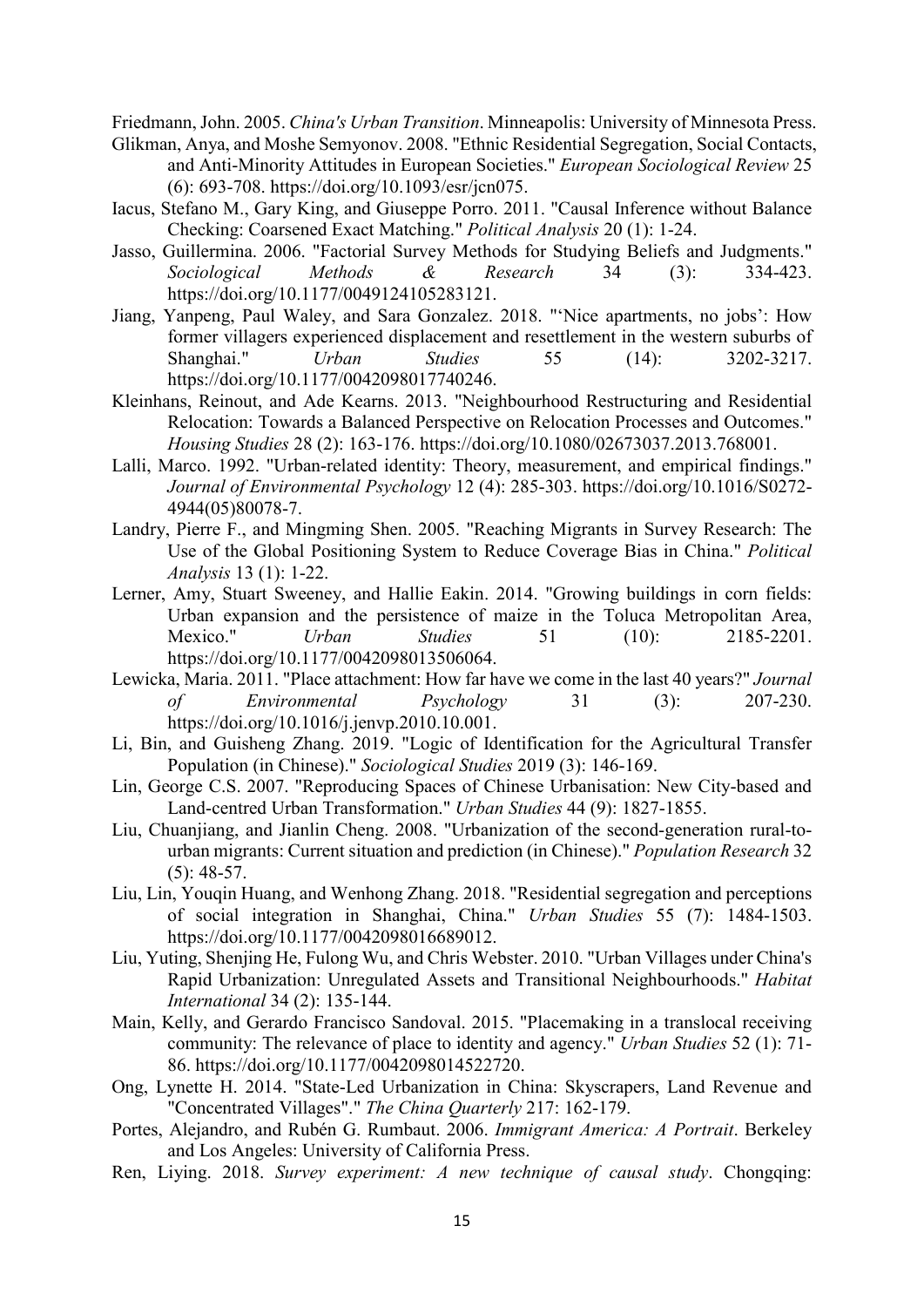Chongqing University Press.

- Rossi, Peter Henry, and Steven L. Nock. 1982. *Measuring social judgements: the factorial survey approach*. Beverly Hills: Sage Publications.
- Skelton, Tracey. 2013. "Young People's Urban Im/Mobilities: Relationality and Identity Formation." *Urban Studies* 50 (3): 467-483. https://doi.org/10.1177/0042098012468893.
- Solinger, Dorothy J. 1999. *Contesting Citizenship in Urban China: Peasant Migrants, the State, and the Logic of the Market*. Berkeley: University of California Press.
- Stryker, Sheldon, and Peter J. Burke. 2000. "The Past, Present, and Future of an Identity Theory." *Social Psychology Quarterly* 63 (4): 284-297. https://doi.org/10.2307/2695840.
- Tajfel, Henri, and John C. Turner. 1986. "The social identity theory of intergroup behavior." In *Psychology of Intergroup Relations*, 7-24. Chicago: Nelson Hall.
- Tittle, Charles R., and Harold G. Grasmick. 2001. "Urbanity: Influences of Urbanness, Structure, and Culture." *Social Science Research* 30 (2): 313-335. https://doi.org/10.1006/ssre.2001.0700.
- United, Nations. 2015. "Sustainable Development Goals, Goal 11: Make cities inclusive, safe, resilient and sustainable." *URL: https://www.un.org/sustainabledevelopment/cities/*: retrieved on 2 May 2019.
- Wallander, Lisa. 2009. "25 years of factorial surveys in sociology: A review." *Social Science Research* 38 (3): 505-520. https://doi.org/10.1016/j.ssresearch.2009.03.004.
- Wang, Fei-Ling. 2005. *Organizing Through Division and Exclusion: China's Hukou System*. Palo Alto: Stanford University Press.
- Wang, Wenfei Winnie, and C. Cindy Fan. 2012. "Migrant Workers' Integration in Urban China: Experiences in Employment, Social Adaptation, and Self-Identity." *Eurasian Geography and Economics* 53 (6): 731-749. https://doi.org/10.2747/1539- 7216.53.6.731.
- Yeh, Anthony G.O., Jiang Xu, and Kaizhi Liu. 2011. *China's Post-reform Urbanization: Retrospect, Policies and Trends*. London: International Institute for Environment and Development (IIED) and United Nations Population Fund (UNFPA).
- Zhang, Haibo, and Xing Tong. 2006. "Self-identity of the Passive-urbanized Group in the Process of Obtaining Urban Adaptability and Modernity: An empirical study on 561 land-displaced peasants in Nanjing." *Sociological Studies* 2006 (2): 86-106.
- Zhang, Li, and Gui-xin Wang. 2010. "Urban citizenship of rural migrants in reform-era China." *Citizenship Studies* 14 (2): 145-166. https://doi.org/10.1080/13621021003594809.
- Zhang, Min, Weiping Wu, and Weijing Zhong. 2018. "Agency and social construction of space under top-down planning: Resettled rural residents in China." *Urban Studies* 55 (7): 1541-1560. https://doi.org/10.1177/0042098017715409.
- Zhang, Wenhong, and Kaichun Lei. 2009. "Structural Equation Model of the Social Identifications of the New Urban Immigrant (in Chinese)." *Sociological Studies* 24 (4): 61-87.
- Zhou, Min, and Guoxuan Cai. 2008. "Trapped in Neglected Corners of a Booming Metropolis: Residential Patterns and Marginalization of Migrant Workers in Guangzhou." In *Urban China in Transition*, edited by John R. Logan, 226-249. Oxford: Blackwell Publishing.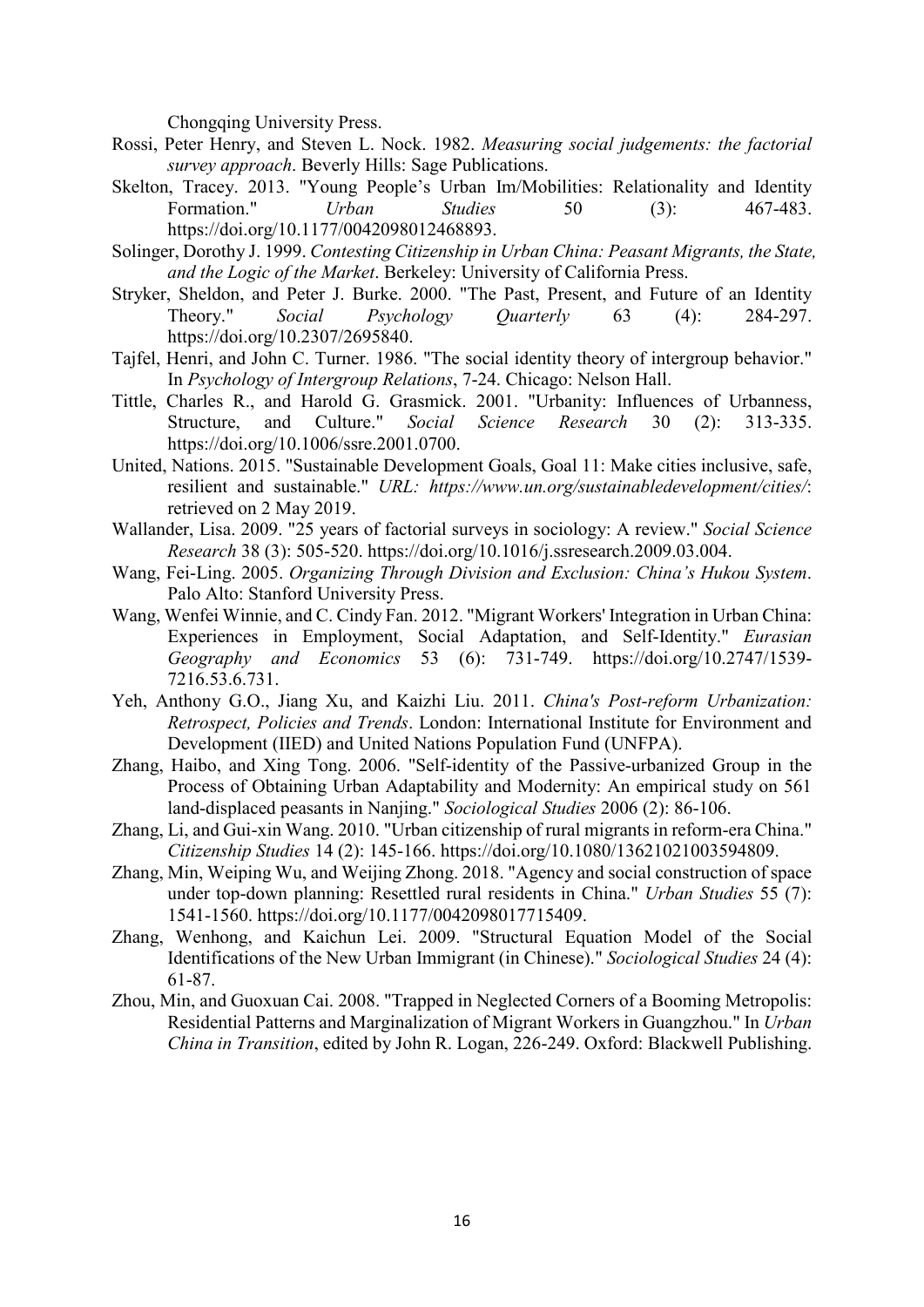# **About the Authors**

Juan Chen [\(juan.chen@polyu.edu.hk\)](mailto:juan.chen@polyu.edu.hk) is an associate professor in the Department of Applied Social Sciences at The Hong Kong Polytechnic University. Her research centers around migration and urbanization, health and mental health, and help seeking and service use. Her work has appeared in Social Science & Medicine, China Quarterly, Habitat International, Cities, Administration and Policy in Mental Health and Mental Health Services Research, Transcultural Psychiatry, among others.

Chunying Yue [\(chunyingyue@hks.harvard.edu\)](mailto:chunyingyue@hks.harvard.edu) obtained her Ph.D. in Political Science from Peking University. She worked as a post-doctorate fellow in the Department of Applied Social Sciences at The Hong Kong Polytechnic University 2018-2019. She is currently a research associate at the Research Center for Contemporary China at Peking University and an Asia Fellow at the Ash Center in Harvard Kennedy School. Her research interests include comparative politics and empirical methods of political science, particularly social media and political participation in different polities.

Liying Ren  $(\text{renly@cass.org.cn})$  is currently an associate research professor in the Institute of Sociology at the Chinese Academy of Social Sciences. Her research focuses on survey methodology, societal development, and social quality.

Jie Yan (yanjie pku@pku.edu.cn) is an associate professor in the School of Government at Peking University. She is also the Deputy Director of the Research Center for Contemporary China and the Assistant Director of the Institute of Social Science Survey at Peking University. Her main areas of research are comparative politics and research methodology, particularly quantitative methods and survey research.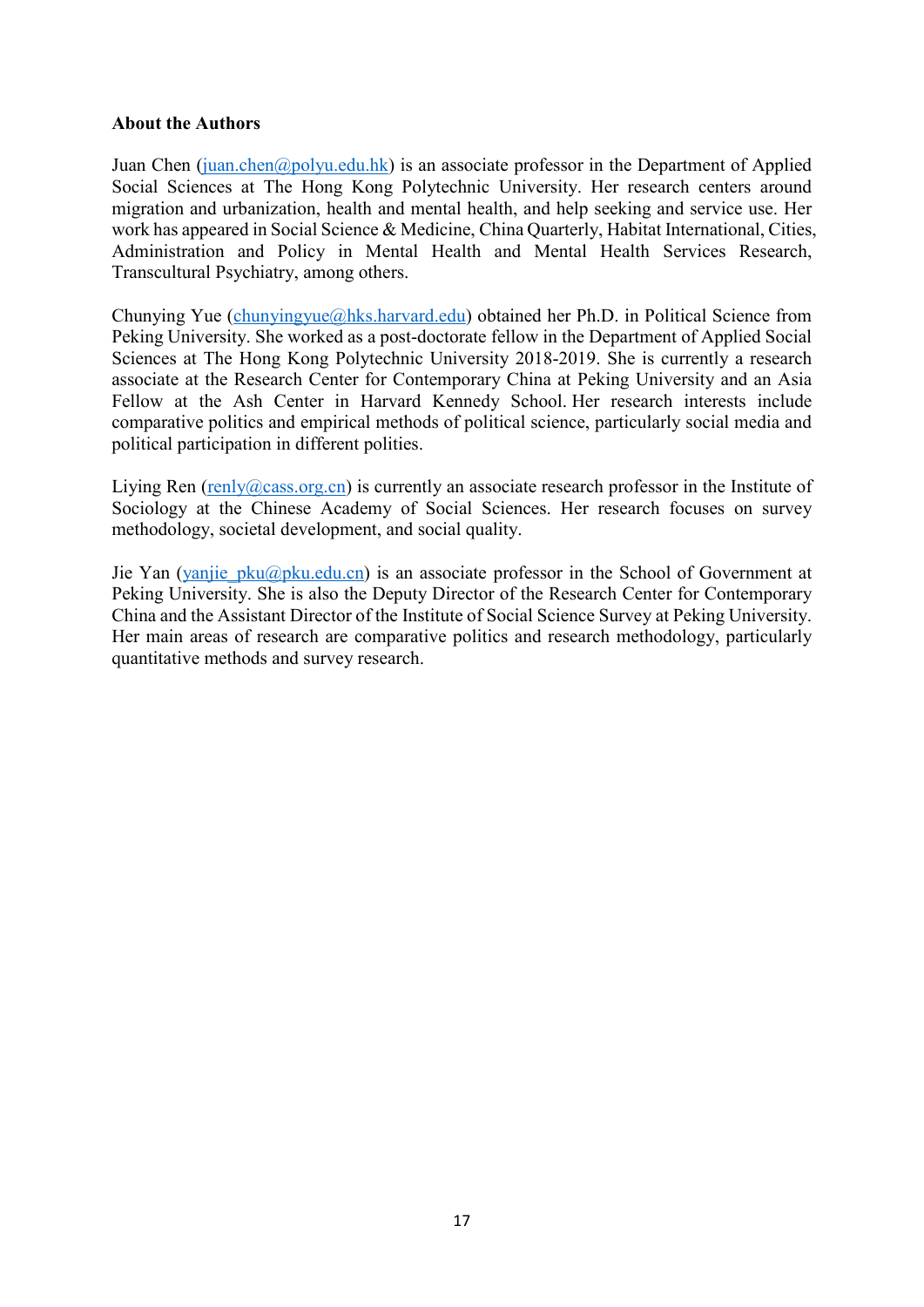

## Figure 1. **Mean Perceived Level of Urban Identity across Different Vignettes**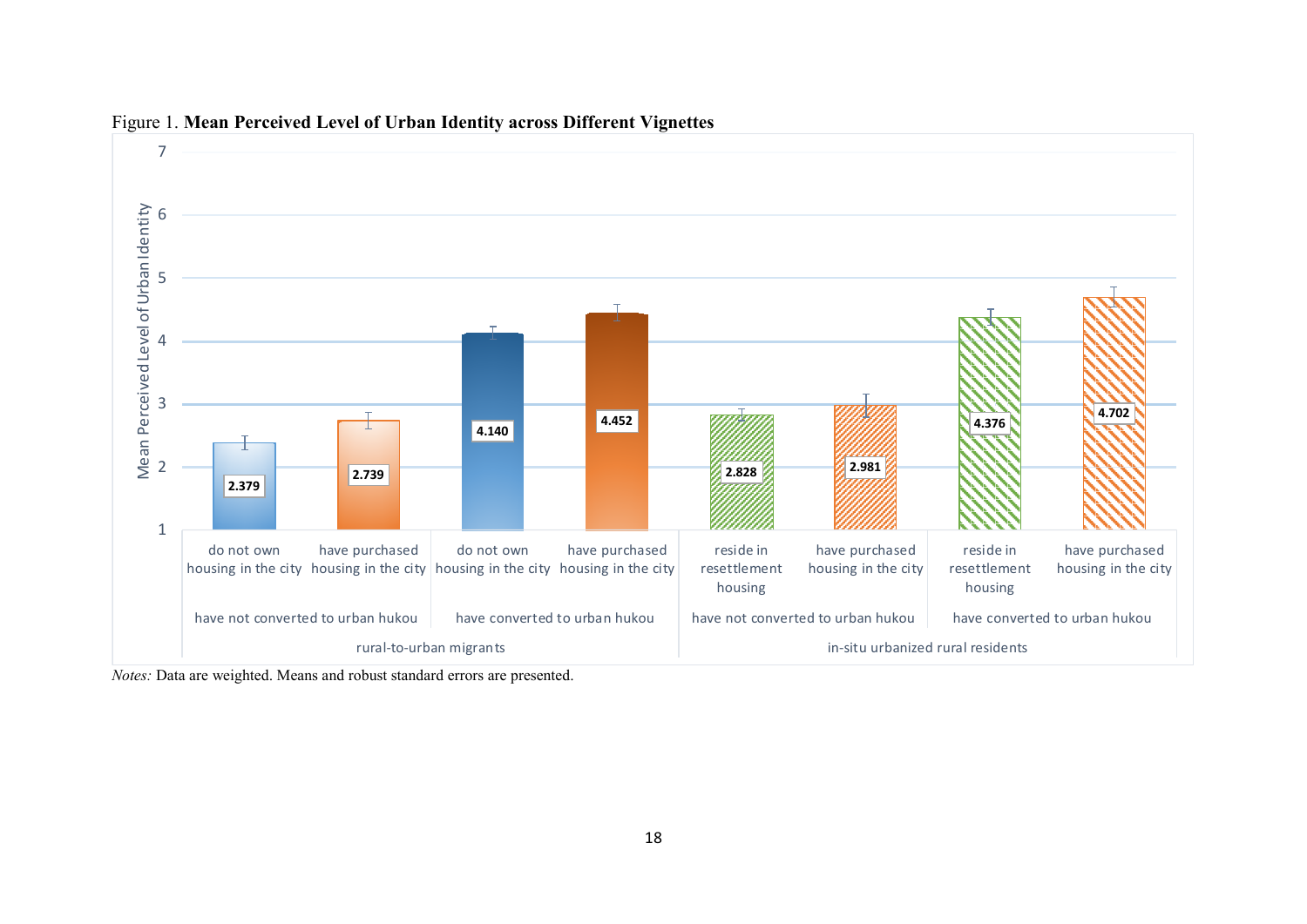| Vignette | Pathways to urban residency       | Hukou                             | <b>Home ownership</b>                                                               |
|----------|-----------------------------------|-----------------------------------|-------------------------------------------------------------------------------------|
| #1       | rural-to-urban migrants           | have not converted to urban hukou | do not own housing in the city                                                      |
| #2       | rural-to-urban migrants           | have not converted to urban hukou | have purchased housing in the city                                                  |
| #3       | rural-to-urban migrants           | have converted to urban hukou     | do not own housing in the city                                                      |
| #4       | rural-to-urban migrants           | have converted to urban hukou     | have purchased housing in the city                                                  |
| #5       | in-situ urbanized rural residents | have not converted to urban hukou | reside in resettlement housing provided by government or real estate developers     |
| #6       | in-situ urbanized rural residents | have not converted to urban hukou | have purchased housing in the city                                                  |
| #7       | in-situ urbanized rural residents | have converted to urban hukou     | reside in resettlement housing provided by government or real estate developers     |
| #8       | in-situ urbanized rural residents | have converted to urban hukou     | have purchased housing in the city                                                  |
| #9       | rural-to-urban migrants           | have not converted to urban hukou | reside in resettlement housing provided by the government or real estate developers |
| #10      | rural-to-urban migrants           | have converted to urban hukou     | reside in resettlement housing provided by the government or real estate developers |
| #11      | in-situ urbanized rural residents | have not converted to urban hukou | do not own housing in the city                                                      |
| #12      | in-situ urbanized rural residents | have converted to urban hukou     | do not own housing in the city                                                      |

Table 1. **Possible Vignettes according to Pathways to Urban Residency, Hukou, and Home Ownership**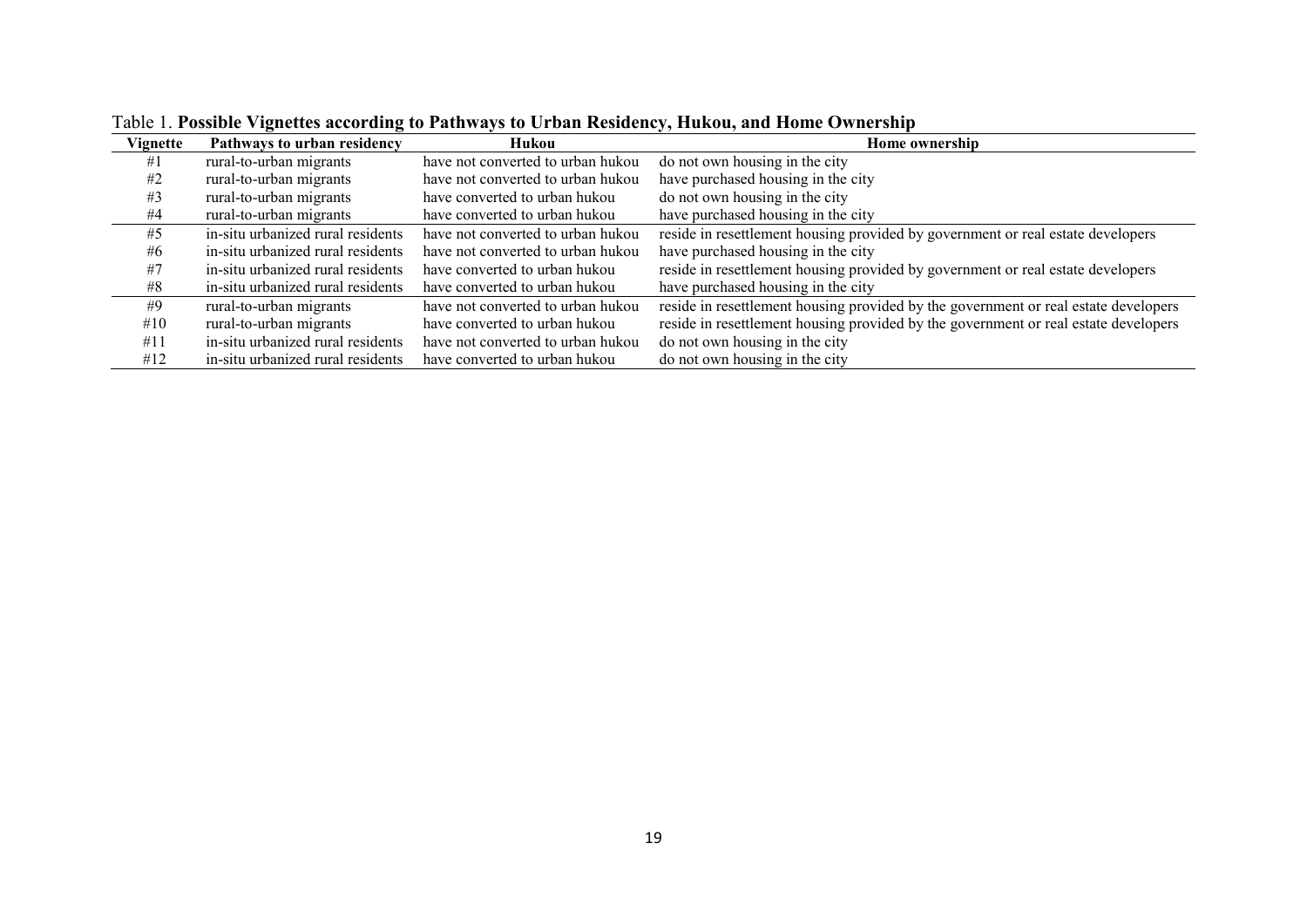|                                         | Pathways to urban residency |                |                | Hukou          | Home ownership |                |                |
|-----------------------------------------|-----------------------------|----------------|----------------|----------------|----------------|----------------|----------------|
|                                         | in-situ                     | rural-to-urban | have not       | have converted | do not own     | reside in      | have purchased |
|                                         | urbanized rural             |                | converted to   | to urban hukou | housing        | resettlement   | housing        |
|                                         | residents                   | migrants       | urban hukou    |                | in the city    | housing        | in the city    |
| Age (years, mean)                       | 51.120 (0.651)              | 51.131 (0.650) | 51.205 (0.652) | 51.047 (0.712) | 51.390 (0.670) | 50.880 (0.672) | 51.116 (0.867) |
| Gender (female, %)                      | 49.257 (1.147)              | 49.239 (1.147) | 48.373 (1.498) | 50.116 (1.371) | 48.542 (1.567) | 51.120 (1.433) | 48.681 (1.624) |
| Ethnicity (ethnic minority, %)          | 4.808(0.958)                | 4.810(0.958)   | 4.806(0.956)   | 4.812(1.011)   | 5.259(1.134)   | 4.926(1.135)   | 4.533(0.909)   |
| Marital status (married, %)             | 79.148 (1.470)              | 79.137 (1.471) | 80.024 (1.558) | 78.267 (1.591) | 81.123 (1.386) | 78.975 (1.349) | 78.256 (2.212) |
| Education $(\% )$                       |                             |                |                |                |                |                |                |
| primary school or below                 | 45.825 (1.888)              | 45.839 (1.886) | 45.385(2.111)  | 46.275 (2.009) | 45.456 (2.131) | 46.367 (2.029) | 45.755 (2.229) |
| middle school                           | 32.558 (1.508)              | 32.566 (1.508) | 33.247 (1.878) | 31.882 (1.630) | 32.784 (1.799) | 31.743 (1.591) | 32.852 (2.090) |
| high school                             | 15.154(1.064)               | 15.129(1.063)  | 15.461 (1.400) | 14.824 (1.039) | 15.399 (1.210) | 14.791 (1.091) | 15.186 (1.340) |
| college or above                        | 6.463(0.813)                | 6.467(0.815)   | 5.907(0.890)   | 7.019(0.905)   | 6.361(0.936)   | 7.099(0.981)   | 6.207(0.902)   |
| Occupation (professional/managerial, %) | 8.728 (0.925)               | 8.722 (0.923)  | 9.175 (1.229)  | 8.279(1.005)   | 9.225(1.095)   | 7.405 (0.999)  | 9.124(1.221)   |
| Household wealth (0-7, mean)            | 2.360(0.086)                | 2.359(0.086)   | 2.418(0.095)   | 2.302(0.085)   | 2.377(0.090)   | 2.311(0.083)   | 2.375(0.104)   |
| Migrants $(\% )$                        | 16.631 (2.284)              | 16.640 (2.286) | 16.927(2.623)  | 16.347 (2.237) | 15.131 (2.444) | 14.825 (2.201) | 18.252 (2.875) |
| Urban hukou $(\% )$                     | 15.363 (1.729)              | 15.372 (1.731) | 16.180 (1.964) | 14.560 (1.663) | 14.956 (1.935) | 15.645 (1.895) | 15.433 (1.782) |
| Home ownership $(\% )$                  |                             |                |                |                |                |                |                |
| do not own housing in the city          | 90.593 (1.761)              | 90.588 (1.762) | 90.247 (1.854) | 90.932 (1.768) | 90.047 (1.852) | 90.837 (1.717) | 90.736 (1.865) |
| reside in resettlement housing          | 3.205 (0.998)               | 3.207(0.998)   | 3.345(1.083)   | 3.068(0.936)   | 3.555(1.082)   | 3.035(0.893)   | 3.119(1.080)   |
| have purchased housing in the city      | 6.202(1.486)                | 6.205(1.487)   | 6.409(1.534)   | 6.000(1.519)   | 6.398(1.515)   | 6.128(1.482)   | 6.145(1.560)   |
| Observations                            | 3,228                       | 3,225          | 3,220          | 3,233          | 1,614          | 1,599          | 3,240          |

Table 2. **Descriptive Statistics of Respondent Characteristics according to Treatment Variables**

*Notes:* Data are weighted. Means or percentages are reported. Robust standard errors are in parentheses.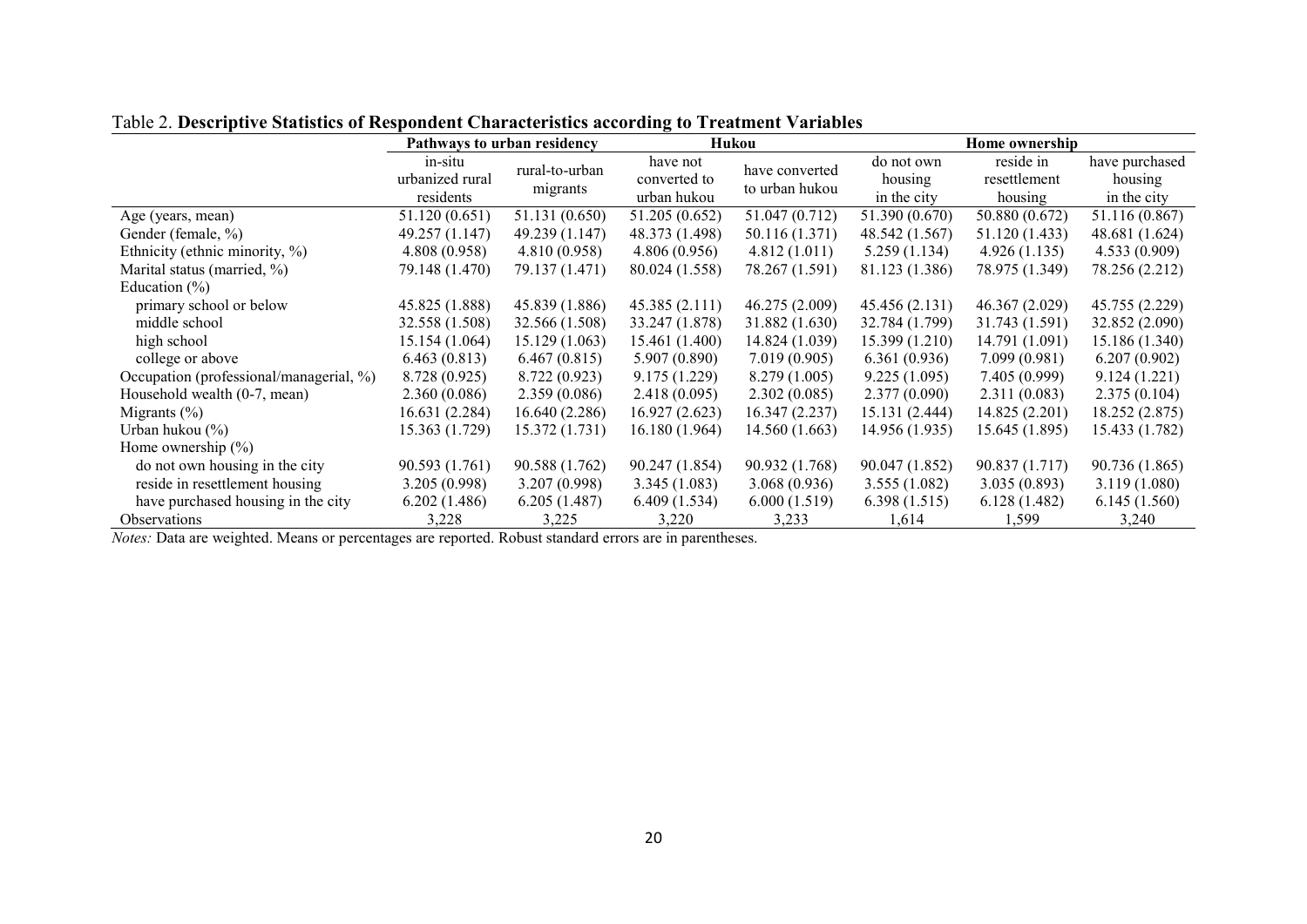|                                    | <b>Model 1</b> | <b>Model 2</b> | <b>Model 3</b> |
|------------------------------------|----------------|----------------|----------------|
| <b>Treatment variables</b>         |                |                |                |
| Pathways to urban residency        |                |                |                |
| in-situ urbanized rural residents  | reference      |                |                |
|                                    |                |                |                |
| rural-to-urban migrants            | $-0.206$       |                |                |
|                                    | (0.120)        |                |                |
| Hukou                              |                |                |                |
| have not converted to urban hukou  | reference      | reference      | reference      |
| have converted to urban hukou      | $1.313***$     | $1.257***$     | $1.371***$     |
|                                    | (0.092)        | (0.120)        | (0.106)        |
| Home ownership                     |                |                |                |
| do not own housing in the city     | reference      |                | reference      |
|                                    |                |                |                |
| reside in resettlement housing     | 0.067          | reference      |                |
|                                    | (0.152)        |                |                |
| have purchased housing in the city | $0.253**$      | 0.185          | $0.258**$      |
|                                    | (0.090)        | (0.103)        | (0.092)        |
| <b>Constants</b>                   |                |                |                |
| Constant cut1                      | 0.110          | 0.023          | $0.339**$      |
|                                    | (0.143)        | (0.092)        | (0.104)        |
| Constant cut2                      | $0.380**$      | $0.280**$      | $0.621***$     |
|                                    | (0.138)        | (0.089)        | (0.099)        |
| Constant cut3                      | $0.554***$     | $0.461***$     | $0.790***$     |
|                                    | (0.138)        | (0.092)        | (0.099)        |
| Constant cut4                      | $1.369***$     | $1.288***$     | $1.593***$     |
|                                    | (0.143)        | (0.093)        | (0.101)        |
| Constant cut5                      | $1.697***$     | 1.594***       | $1.944***$     |
|                                    | (0.141)        | (0.093)        | (0.091)        |
| Constant cut6                      | $2.049***$     | $1.926***$     | 2.318***       |
|                                    | (0.147)        | (0.107)        | (0.095)        |
| <b>Observations</b>                | 6,453          | 3,228          | 3,225          |

Table 3. **Ordered Logistic Regressions of Perceived Level of Urban Identity on Vignettes**

*Notes:* Data are weighted. Coefficients are reported. Robust standard errors are in parentheses. \* *p* < 0.05, \*\* *p* < 0.01, \*\*\* *p* < 0.001. Model 1 includes all observations. Model 2 includes cases on in-situ urbanized rural residents. Model 3 includes cases on rural-to-urban migrants.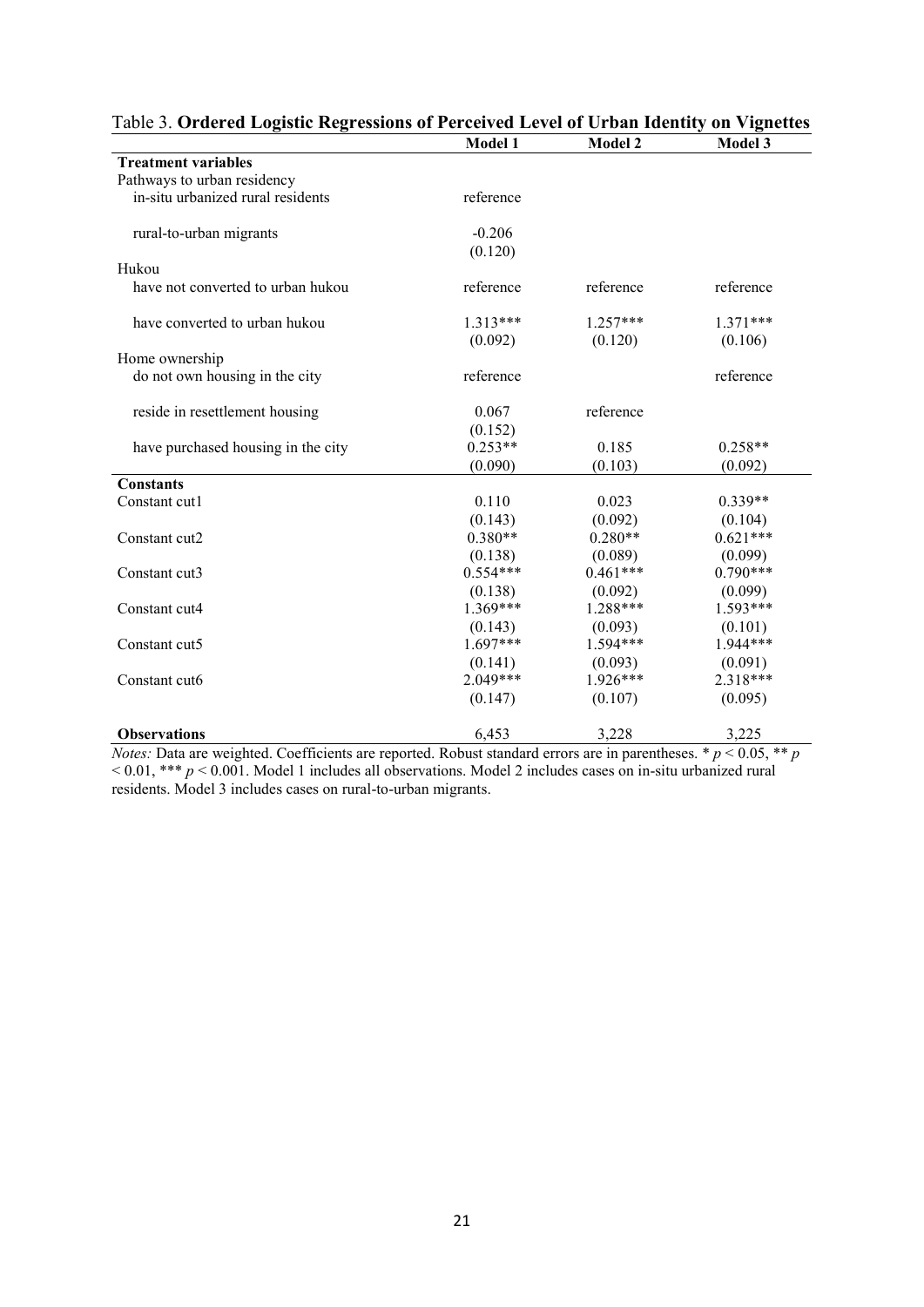|                                       | Model 1      | Model 2      | Model 3      | Model 4      |
|---------------------------------------|--------------|--------------|--------------|--------------|
| <b>Treatment variables</b>            |              |              |              |              |
| Pathways to urban residency           |              |              |              |              |
| in-situ urbanized rural residents     | reference    | reference    | reference    | reference    |
| rural-to-urban migrants               | $-0.210$     | $-0.199$     | $-0.210$     | $-0.198$     |
|                                       | (0.120)      | (0.119)      | (0.122)      | (0.120)      |
| Hukou                                 |              |              |              |              |
| have not converted to urban hukou     | reference    | reference    | reference    | reference    |
| have converted to urban hukou         | $1.335***$   | 1.386***     | $1.336***$   | $1.385***$   |
|                                       | (0.092)      | (0.088)      | (0.092)      | (0.088)      |
| Home ownership                        |              |              |              |              |
| do not own housing in the city        | reference    | reference    | reference    | reference    |
| reside in resettlement housing        | 0.062        | 0.107        | 0.057        | 0.105        |
|                                       | (0.152)      | (0.149)      | (0.154)      | (0.150)      |
| have purchased housing in the city    | $0.257**$    | $0.330***$   | $0.251**$    | $0.324***$   |
|                                       | (0.090)      | (0.096)      | (0.091)      | (0.097)      |
| <b>Respondent urban self-identity</b> |              |              | $0.101***$   | $0.073***$   |
|                                       |              |              | (0.019)      | (0.018)      |
| <b>Control variables</b>              |              |              |              |              |
| Age (years)                           | $-0.002$     | $-0.003$     | $-0.001$     | $-0.003$     |
|                                       | (0.003)      | (0.002)      | (0.003)      | (0.002)      |
| Gender (female)                       | $-0.057$     | $-0.081$     | $-0.056$     | $-0.078$     |
|                                       | (0.062)      | (0.056)      | (0.062)      | (0.056)      |
| Ethnicity (ethnic minority)           | 0.171        | 0.034        | 0.158        | 0.058        |
|                                       | (0.141)      | (0.146)      | (0.132)      | (0.138)      |
| Marital status (married)              | $-0.053$     | 0.037        | $-0.023$     | 0.048        |
|                                       | (0.086)      | (0.087)      | (0.086)      | (0.087)      |
| Education                             |              |              |              |              |
| primary school or below               | reference    | reference    | reference    | reference    |
| middle school                         | $-0.048$     | $-0.071$     | $-0.068$     | $-0.079$     |
|                                       | (0.079)      | (0.074)      | (0.079)      | (0.073)      |
| high school                           | $-0.103$     | $-0.126$     | $-0.125$     | $-0.128$     |
|                                       | (0.095)      | (0.089)      | (0.094)      | (0.089)      |
| college or above                      | 0.230        | 0.173        | 0.177        | 0.154        |
|                                       | (0.132)      | (0.134)      | (0.130)      | (0.131)      |
| Occupation (professional/managerial)  | $-0.044$     | $-0.035$     | $-0.079$     | $-0.053$     |
|                                       | (0.143)      | (0.109)      | (0.141)      | (0.109)      |
| Household wealth (0-7)                | 0.035        | $-0.011$     | 0.032        | $-0.012$     |
|                                       | (0.027)      | (0.030)      | (0.027)      | (0.029)      |
| Migrants                              | $-0.030$     | $-0.021$     | $-0.062$     | $-0.011$     |
|                                       | (0.140)      | (0.151)      | (0.140)      | (0.149)      |
| Urban hukou                           | $0.433***$   | $0.384***$   | $0.240**$    | $0.285**$    |
|                                       | (0.094)      | (0.107)      | (0.087)      | (0.103)      |
| Home ownership                        |              |              |              |              |
| do not own housing in the city        | reference    | reference    | reference    | reference    |
| reside in resettlement housing        | 0.200        | $-0.223$     | 0.099        | $-0.283$     |
|                                       | (0.163)      | (0.178)      | (0.165)      | (0.180)      |
| have purchased housing in the city    | $0.584***$   | $-0.058$     | $0.440**$    | $-0.107$     |
|                                       | (0.147)      | (0.169)      | (0.141)      | (0.163)      |
| Township fixed effects                |              | not reported |              | not reported |
| Constant cuts                         | not reported | not reported | not reported | not reported |
| <b>Observations</b>                   | 6,453        | 6,453        | 6,453        | 6,453        |

# Table 3a. **Ordered Logistic Regressions of Perceived Level of Urban Identity on Vignettes with Control Variables**

*Notes:* Data are weighted. Coefficients are reported. Robust standard errors are in parentheses. \* *p* < 0.05, \*\* *p*  $< 0.01,$  \*\*\*  $p < 0.001$ .